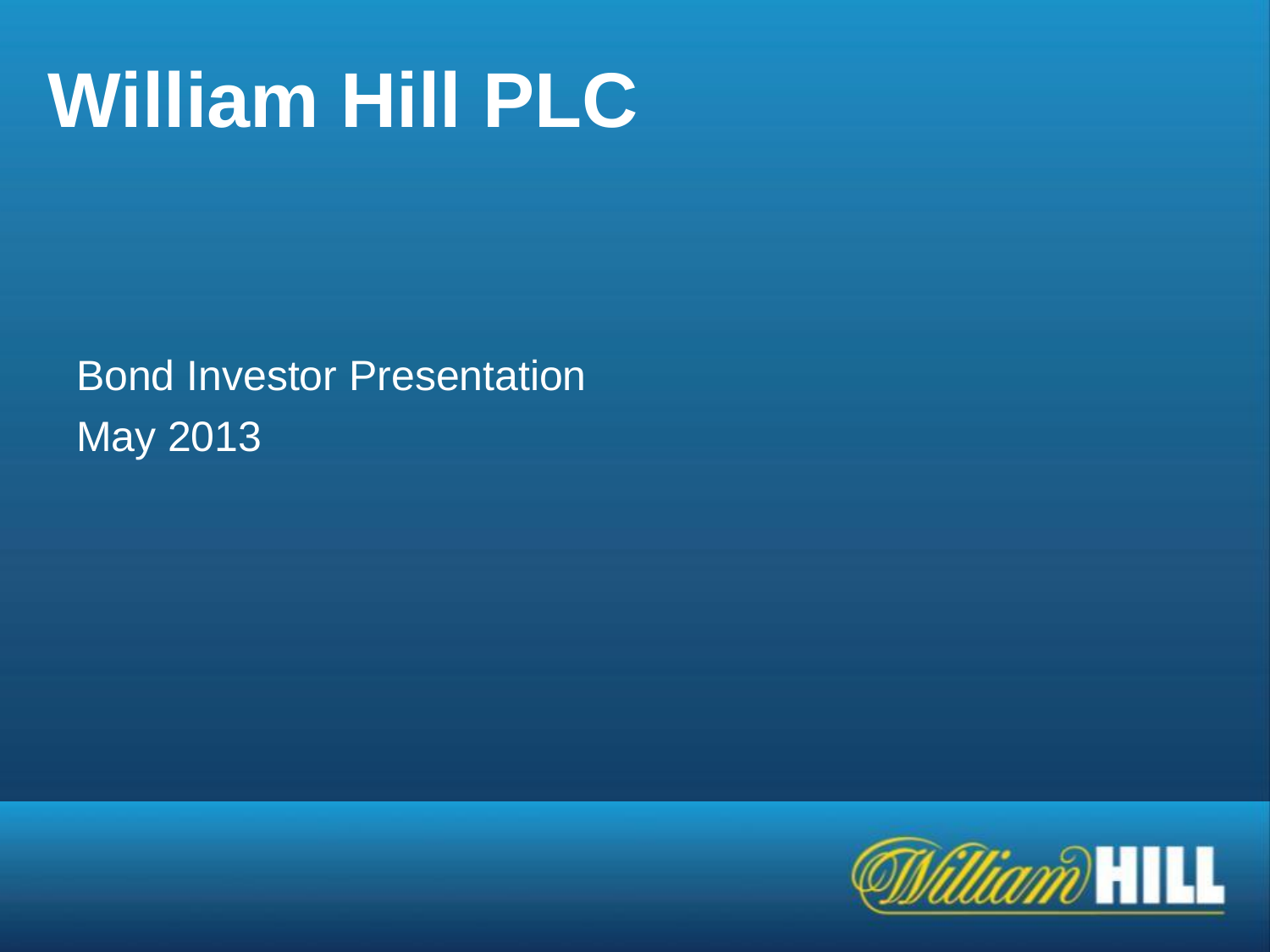### **Disclaimer**

THIS DOCUMENT IS NOT FOR PUBLICATION, RELEASE OR DISTRIBUTION IN AND MAY NOT BE TAKEN OR TRANSMITTED INTO THE UNITED STATES OF AMERICA, CANADA, JAPAN, SOUTH AFRICA OR AUSTRALIA AND MAY NOT BE COPIED, FORWARDED, DISTRIBUTED OR TRANSMITTED IN OR INTO THE UNITED STATES OF AMERICA, CANADA, JAPAN OR AUSTRALIA OR ANY OTHER JURISDICTION WHERE TO DO SO WOULD BE UNLAWFUL. THE DISTRIBUTION OF THIS DOCUMENT IN ANY OTHER JURISDICTIONS MAY BE RESTRICTED BY LAW AND PERSONS INTO WHOSE POSSESSION THIS DOCUMENT COMES SHOULD INFORM THEMSELVES ABOUT, AND OBSERVE ANY SUCH RESTRICTIONS. ANY FAILURE TO COMPLY WITH SUCH RESTRICTIONS MAY CONSTITUTE A VIOLATION OF THE LAWS OF THE UNITED STATES, CANADA, JAPAN OR AUSTRALIA OR ANY OTHER SUCH JURISDICTION. BY ACCEPTING THIS DOCUMENT, YOU AGREE TO BE BOUND BY THESE RESTRICTIONS.

THIS DOCUMENT COMPRISES THE PRESENTATION CONCERNING A PROPOSED ISSUE OF GUARANTEED NOTES (AS MORE FULLY REFERRED TO IN THE PROSPECTUS (DEFINED BELOW)), THE "NOTES")) BY THE COMPANY (THE "TRANSACTION").

THIS DOCUMENT IS AN ADVERTISEMENT AND NOT A PROSPECTUS FOR THE PURPOSES OF DIRECTIVE 2003/71/EC, AS AMENDED (THE "PROSPECTUS DIRECTIVE") AND/OR PART VI OF THE FINANCIAL SERVICES AND MARKETS ACT 2000 (THE "FSMA") AND HAS NOT BEEN APPROVED BY THE FINANCIAL CONDUCT AUTHORITY. INVESTORS SHOULD NOT PURCHASE OR SUBSCRIBE FOR ANY NOTES IN CONNECTION WITH THE TRANSACTION REFERRED TO IN THIS DOCUMENT EXCEPT ON THE BASIS OF INFORMATION IN THE PROSPECTUS TO BE PUBLISHED BY THE COMPANY IN DUE COURSE IN CONNECTION WITH THE ADMISSION OF THE NOTES TO LISTING ON THE OFFICIAL LIST OF THE UK LISTING AUTHORITY AND TO TRADING ON THE LONDON STOCK EXCHANGE PLC'S MAIN MARKET (THE "PROSPECTUS") AND ANY SUPPLEMENT THERETO. [COPIES OF THE PROSPECTUS, AND ANY SUPPLEMENT THERETO, WILL, FOLLOWING PUBLICATION AND SUBJECT TO CERTAIN RESTRICTIONS, BE AVAILABLE ON THE COMPANY'S WEBSITE AT [WWW.WILLIAMHILLPLC.COM.](http://www.williamhillplc.com/) THE INFORMATION CONTAINED IN THIS DOCUMENT IS PROVIDED FOR GENERAL INFORMATION AND IS NOT COMPREHENSIVE AND HAS NOT BEEN PREPARED FOR ANY OTHER PURPOSE.

THIS DOCUMENT DOES NOT AND IS NOT INTENDED TO CONSTITUTE, AND SHOULD NOT BE CONSTRUED AS, AN OFFER, INDUCEMENT, INVITATION OR COMMITMENT TO PURCHASE, SUBSCRIBE TO, PROVIDE OR SELL ANY NOTES, SERVICES OR PRODUCTS OF THE COMPANY IN ANY JURISDICTION OR TO PROVIDE ANY RECOMMENDATIONS FOR FINANCIAL, SECURITIES, INVESTMENT OR OTHER ADVICE OR TO TAKE ANY DECISION. YOU ARE ENCOURAGED TO SEEK INDIVIDUAL ADVICE FROM YOUR PERSONAL, FINANCIAL, LEGAL, TAX AND OTHER ADVISERS BEFORE MAKING ANY INVESTMENT DECISIONS TO PURCHASE ANY NOTES. ANY DECISION TO OR PURCHASE ANY NOTES SHOULD BE MADE SOLELY ON THE BASIS OF INFORMATION CONTAINED IN THE PROSPECTUS (INCLUDING ANY SUPPLEMENT THERETO) RELATING TO THE TRANSACTION, INCLUDING THE RISK FACTORS.

This document has been prepared by William Hill PLC (the "Company").

This document and any materials distributed in connection with this document may include forward-looking statements. particular, the words "expect", "anticipate", "estimate", "may", "should", "plans", "intend", "will", "be similar expressions (or in each case their negative and other variations or comparable terminology) can be used to identify forward-looking statements. These forward-looking statements are statements regarding the Company' beliefs or current expectations concerning, among other things, the Company's results of operations, financial condition, liquidity, prospects, growth, strategies and the industry in which the Company operates. These state expectations of external conditions and events, current business strategy, plans and the other objectives of management for future operations, and estimates and projections of the Company's financial performance. These exp prove to be erroneous. By their nature, forward-looking statements involve risks and uncertainties, including the risks and uncertainties to be set out in the Prospectus, many of which are outside the control of Barclays B Bank of Scotland plc and Lloyds TSB Bank plc (the "Joint Lead Managers") and the Company. The forward-looking statements are not guarantees of future performance and the Company's actual results of operations, performance, achievements, cash flows and dividends and/or industry results may differ materially from those made in or suggested by the forward-looking statements contained in this document. Save as required by applicable law and regu Company and the Joint Lead Managers do not undertake any obligation to review, update or confirm expectations or estimates or to release publicly any revisions to any forward-looking statements to reflect events that occur in the Company's board of directors' expectations, or to reflect circumstances that arise after the date of this document.

This document is exempt from the general restriction (in section 21 of FSMA) on the communication of invitations or inducements to engage in investment activity pursuant to the Financial Services and Markets Act 2000 (Fina Order 2005 (the "FPO") on the grounds that it is intended for distribution in the United Kingdom only to persons who (i) are qualified investors (within the meaning of the Prospectus Directive) and (ii) who have profession relating to investments who fall within the definition of "investment professionals" in Article 19(5) of the FPO and/or to high net worth bodies corporate, unincorporated associations and partnerships and trustees of high in Article 49(2)(a) to (d) of the FPO or to those persons to whom it may otherwise be lawfully communicated (in each case referred to as "Relevant Persons"). The information contained in this document is not intended to be distributed or passed on (directly or indirectly) to, and should not be acted upon by any class of persons other than Relevant Persons. It is a condition of your receiving this document that you represent and warrant to th the Joint Lead Managers that (i) you are a Relevant Person; and (ii) you have read and agree to comply with the contents of this notice. In the event that a person who is not a Relevant Person receives this document, such or rely on this document and should return this document immediately to the Company. None of the Company, its subsidiaries or affiliates, nor any adviser or person acting on their behalf, nor any of the Joint Lead Managers prejudice to any liability for fraudulent misrepresentation) have any liability whatsoever for loss however arising, directly or indirectly, from the use of information or opinions communicated in relation to this document

The Notes have not been and will not be registered under the U.S. Securities Act of 1933, as amended (the "Securities Act") or the applicable securities laws of any state or any other jurisdiction of the United States, and offered, sold, taken up, exercised, resold, renounced, transferred or delivered, directly or indirectly, within the United States at any time without registration or pursuant to an applicable exemption from the registratio Securities Act and in compliance with any applicable securities laws of any state or other jurisdiction of the United States. The Notes are being offered and sold outside the United States in offshore transactions in accor under the Securities Act. There will be no public offer of the Notes in the United States. The Notes have not been and will not be registered under the applicable securities laws of Japan, South Africa, Australia or Canada exemptions, may not be offered or sold in, or for the account or benefit of any person having a registered address in, or located or resident in, Japan, South Africa, Australia, Canada or the United States.

By participating in this presentation and/or by accepting any copy of this document, you agree to be bound by the foregoing limitations and conditions and, in particular, will be taken to have represented, warranted and un have read and agree to comply with the contents of this notice, including, without limitation to the obligation to keep this document and its contents confidential; and (ii) you will not at any time have any discussion, co concerning the information in this document with any of the directors or employees of the Company or its subsidiaries, nor with any of their suppliers, or any governmental or requiatory body without the prior written conse

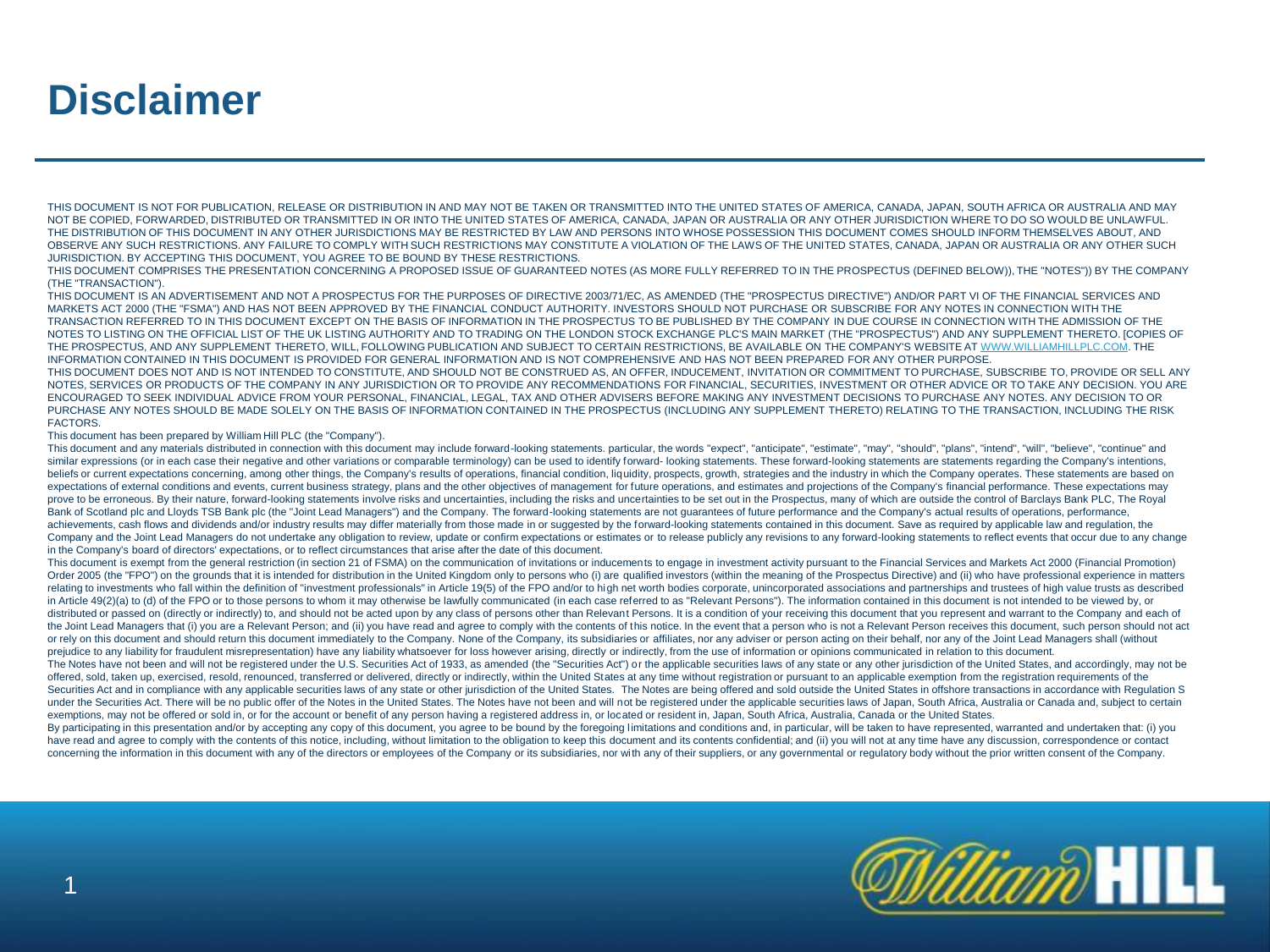### **Agenda**

**Page**

| $\mathbf 1$ | <b>William Hill overview</b> |    |
|-------------|------------------------------|----|
|             | 2 Key investment highlights  |    |
|             | 3 Q and A                    | 18 |
|             | 4 Appendix:                  |    |

- – *Key terms*
- – *Simplified corporate and business structure*
- – *Income statement*
- – *Key risks*
- – *Credit ratings*



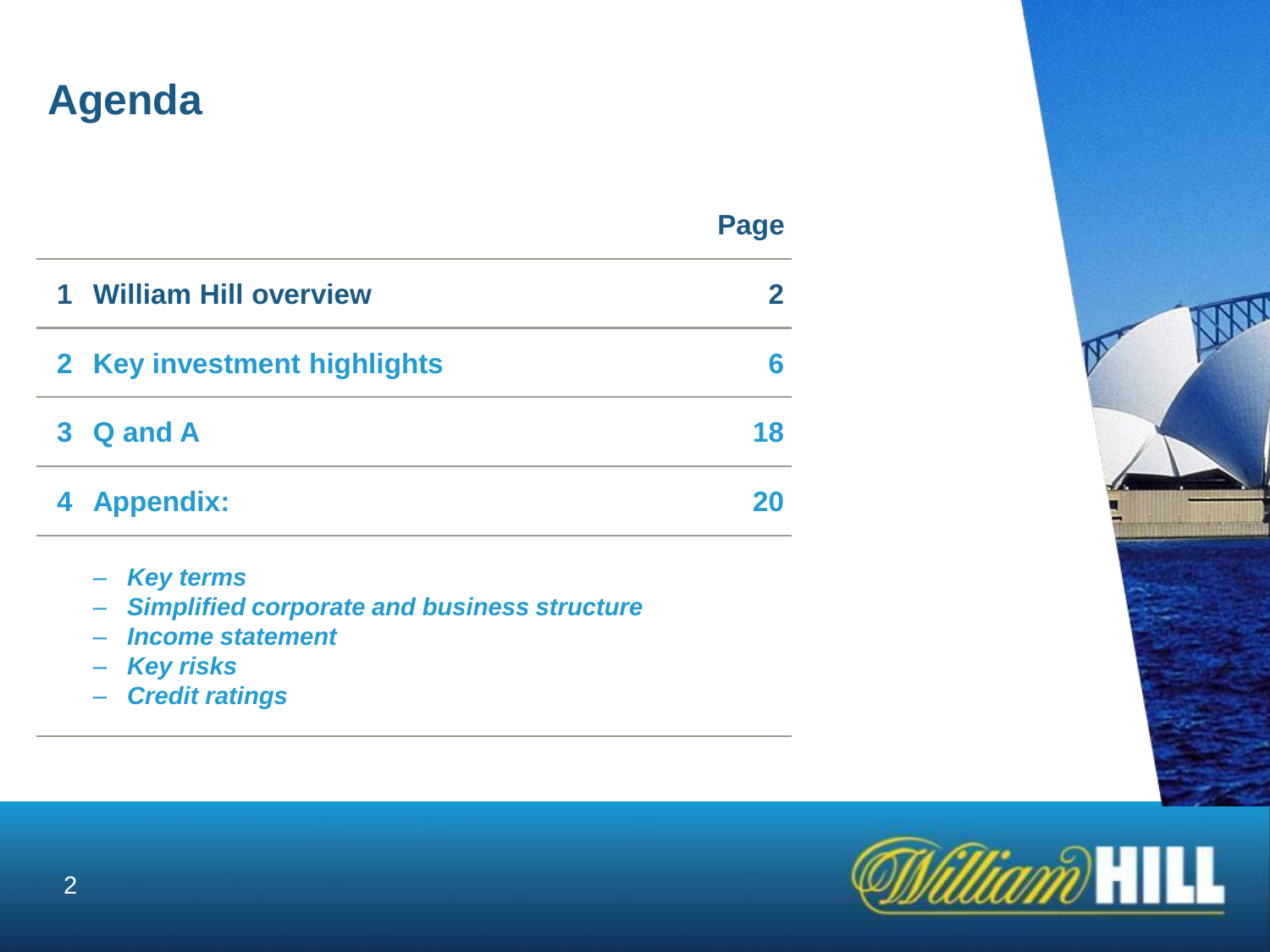### **William Hill at a glance**

- **Founded in 1934, William Hill is one of the UK's largest Retail and Online bookmakers:**
	- FY 2012 revenues of £1,277m and EBITDA<sup>4</sup> of £385m
	- c£3.9bn market capitalisation as of 20 May 2013
	- c17,000 employees with operations in: the UK, US, Australia, Gibraltar, Spain, Italy, Philippines, Israel and Bulgaria
	- Credit ratings of Ba1 stable / BB+ stable from Moody's and S&P respectively
- **UK's largest Licensed Betting Office ("LBO") operation with c2,390 betting shops representing 26% market share<sup>1</sup>**
- **Leading share of UK's online betting and gaming markets by revenues with c15% market share<sup>2</sup> and 1.8m active online customers**
- **Growing international presence with acquisitions in USA and Australia**
- **Multi-channel offering across LBOs, online, telephone, mobile and text betting**
- **Balance of income from betting and gaming**



- *1. Gambling Commission*
- *2. GamblingData, European Regulated Online Markets Data Reports 2012*
- *3. Spain, Italy, USA*

3

*4. EBITDA is calculated as pre-exceptional profit/loss before interest, tax, depreciation, amortisation (including amortisation of specifically identified intangible assets recognised on acquisition) and before non-cash share remuneration charges*

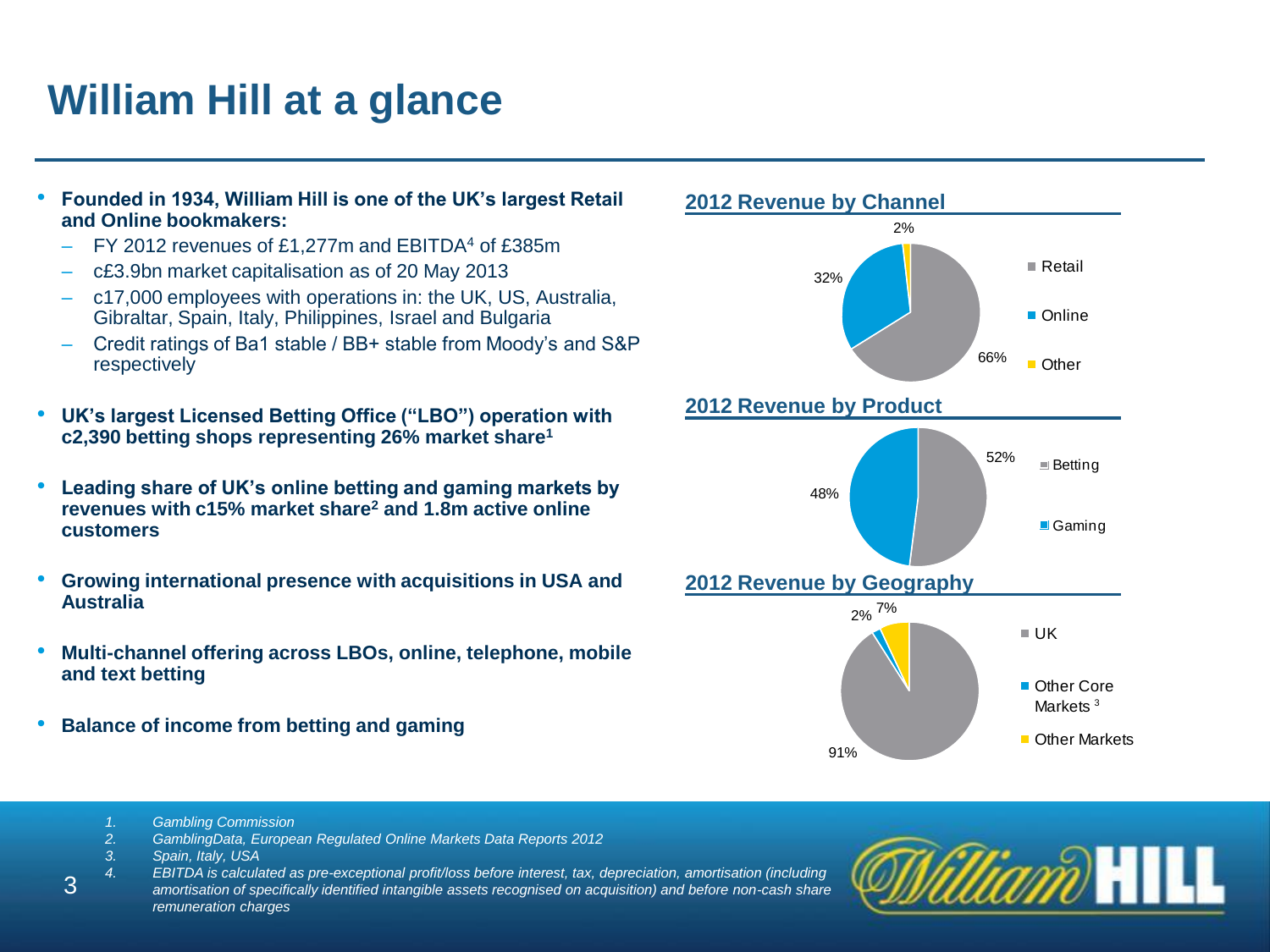### **Financial performance**



#### **Net cash from operating activities (£m) Leverage (Net Debt / EBITDA) <sup>2</sup>**



#### **Operating Profit <sup>1</sup> (£m)**





#### *Source: Company reports*

- *1. Operating profit/loss is defined as pre-exceptional profit/loss before interest and tax, before the amortisation*
- *of specifically identified intangible assets recognised on acquisitions.*

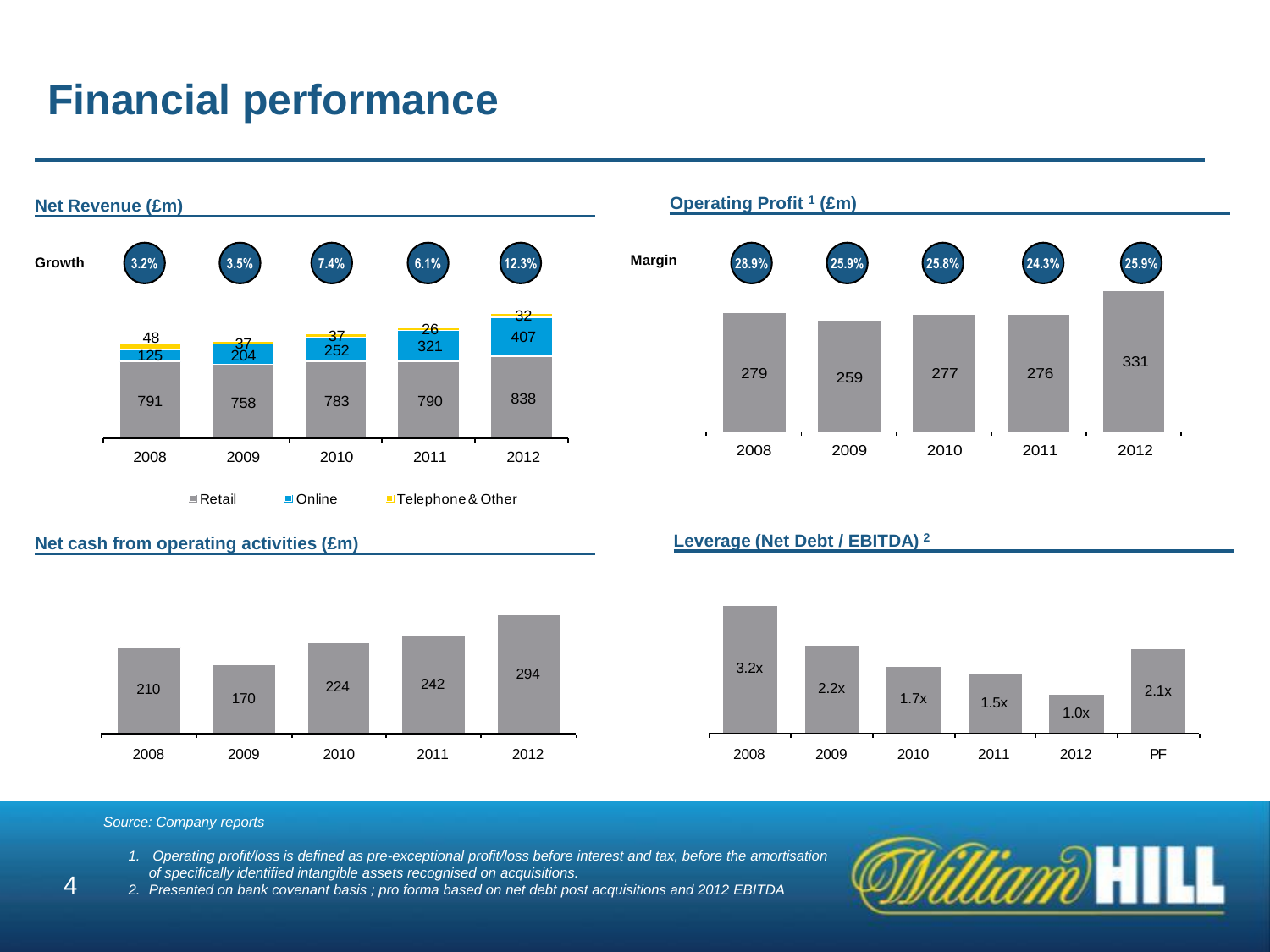### **Q1 2013 Current trading and recent developments (Interim management statement - 19 April)**

#### **13 weeks to 02/04/13 versus comparable prior year period**

| Group net revenue <sup>1</sup>    | $+15%$ |
|-----------------------------------|--------|
| - Online net revenue              | $+21%$ |
| - Retail net revenue <sup>1</sup> | $+8%$  |
|                                   |        |
| <b>Group operating profit</b>     | $+8%$  |
| - Online operating profit         | $+13%$ |
| - Retail operating profit         | $-3%$  |

- **Group operational performance in first quarter benefitted from strong, sporting results-driven, gross win margins in both Retail and Online**
	- Online performance driven by Sportsbook
	- Continued progress in mobile
	- Retail impacted by introduction of Machine Games **Duty**

#### • **Corporate Developments**

- Completion of the acquisition of Sportingbet's Australian business plus grant of the option over its Spanish business for £459m
- Completion of the acquisition of 29% stake in William Hill Online owned by Playtech for £424m
- Acquisitions funded by:

5

- <sup>o</sup> c£373m (net) rights issue
- <sup>o</sup> £275m Bridge Credit Facilities
- £250m drawing under existing RCF

#### • **The new notes will refinance the bridge facilities with remainder used to clear down outstanding amounts under the RCF**

- *1. Group and Retail net revenue performance numbers are flattered by the transition from VAT and Amusement Machine Licence Duty to Machine Games Duty (MGD) on 1 February 2013. On a comparable basis Group net revenues grew by 11% and Retail net revenues by 2%*
- *2. Operating profit is defined as pre-exceptional profit before interest and tax, before the amortisation of specifically*
- *identified intangible assets recognised on acquisitions*

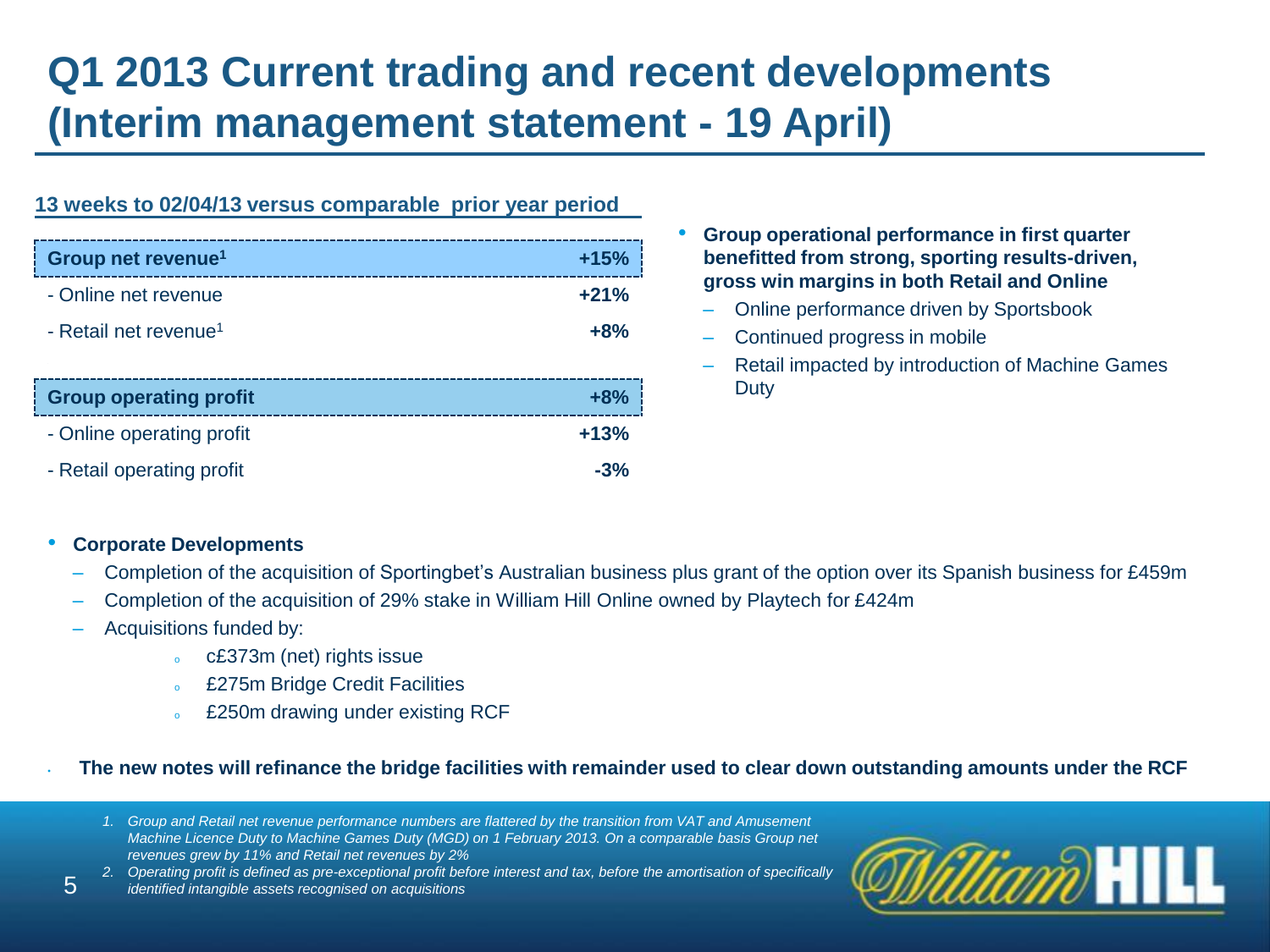### **Agenda**

| man a<br>__<br>۰,<br>×<br>$\sim$ |
|----------------------------------|
|----------------------------------|

| $\mathbf 1$ | <b>William Hill overview</b> |    |
|-------------|------------------------------|----|
|             | 2 Key investment highlights  |    |
|             | 3 Q and A                    | 18 |
|             | 4 Appendix:                  | 20 |

- – *Key terms*
- – *Simplified corporate and business structure*
- – *Income statement*
- – *Key risks*
- – *Credit ratings*



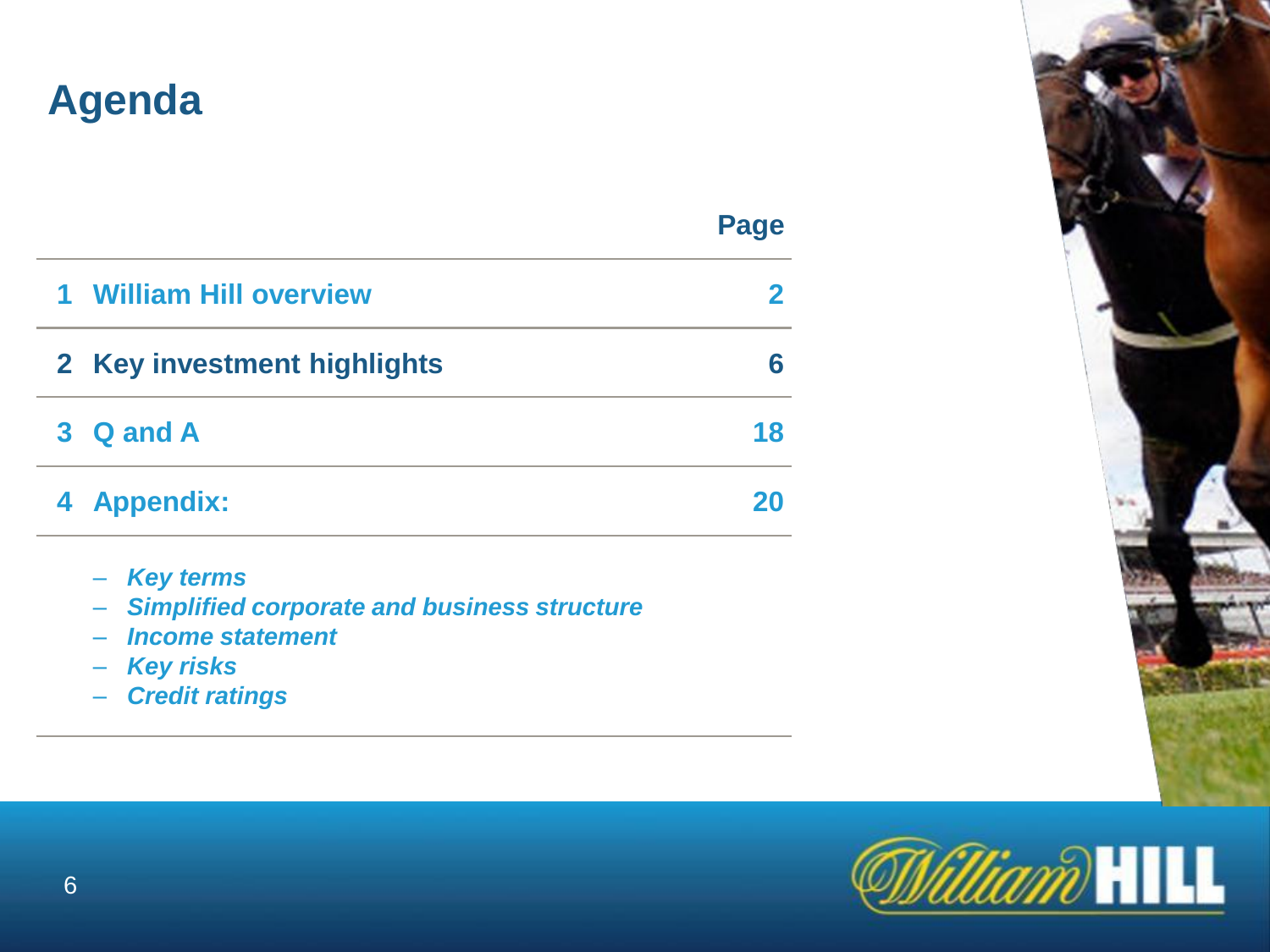### **Key investment highlights**

| <b>Strong gambling</b><br>market fundamentals                       | Stable UK retail market despite pressure on consumer spending<br>Growing online market                                                                                                                                                       |
|---------------------------------------------------------------------|----------------------------------------------------------------------------------------------------------------------------------------------------------------------------------------------------------------------------------------------|
| <b>Market leading UK retail operation</b>                           | Source of resilient revenues and stable profits and cash flows<br>High barriers to entry arising from capital and licensing requirements                                                                                                     |
| <b>Market leading and fast growing</b><br>online operation          | Growing revenues, profits and cash flows from market growth and increasing UK<br>market share<br>Further growth opportunities from international expansion                                                                                   |
| International expansion into<br>regulated markets                   | Strategic investment in USA – well positioned to exploit growth opportunities<br>Investment into attractive Australian gambling market through acquisition of<br>Sportingbet's Australian online business<br>Reduces dependence on UK market |
| <b>Robust and flexible balance sheet</b>                            | Solid credit metrics: 2.1x pro forma Net Debt/EBITDA; Credit ratings - Ba1 /<br>BB+<br>Diversified funding sources with good maturity profile<br>Adequate committed undrawn headroom                                                         |
| <b>Consistent cash flow generation</b><br>from operating activities | Highly cash generative business model<br>Application of cash flow balanced between business investment, returns to<br>shareholders and interests of debt stakeholders                                                                        |
| <b>Strong management team</b>                                       | Combination of extensive expertise in betting and gaming industry and broader<br>general business and management experience<br>Track record of value creation                                                                                |

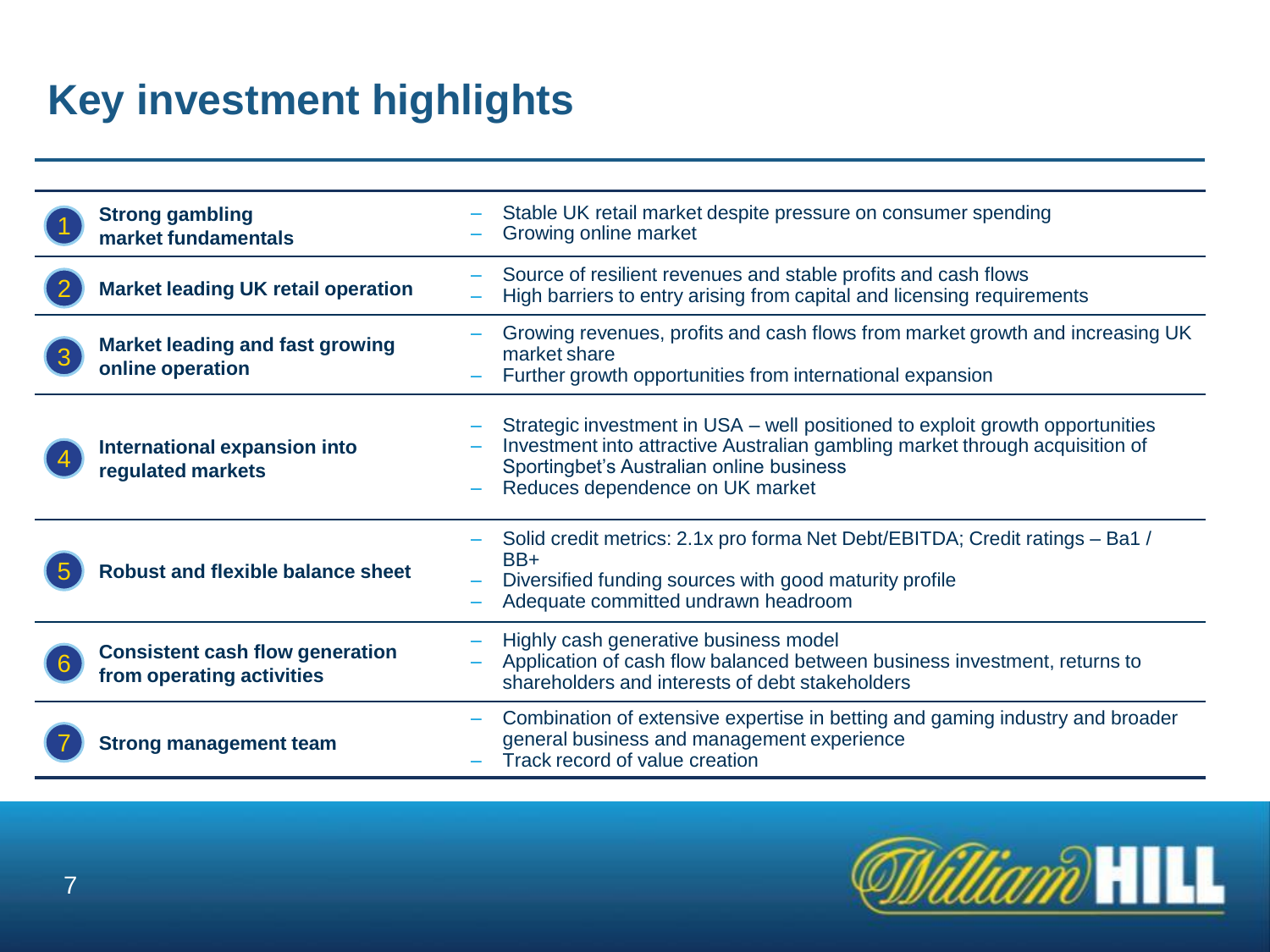### 1 **Strong gambling market fundamentals UK retail market**

- **Well established market comprising c 9,000 LBOs in UK**
	- Relatively consolidated market with top four operators accounting for 80% market share
- **Market size c£2.8bn split approximately 50/50 between OTC betting and gaming machines<sup>1</sup>**
- **Mature market that has performed solidly over recent years despite pressure on consumer spending**
	- c3.5% CAGR in gross gambling yield between April 2010 and March 2012
	- Has demonstrated some resilience to economic pressure due to low ticket nature of spend - affordable leisure experience
- **Remains primary channel of choice for UK customers due to convenience and community experience**
- **High quality source of revenues and cash flows due to barriers to market entry arising from capital and licensing requirements**

#### **UK Retail Gambling Market Size <sup>1</sup> (£m)**



Gross Gambling Yield

#### **UK market share by number of shops <sup>1</sup>**





*1. Source: Gambling Commission Industry Statistics 2009 – 2012*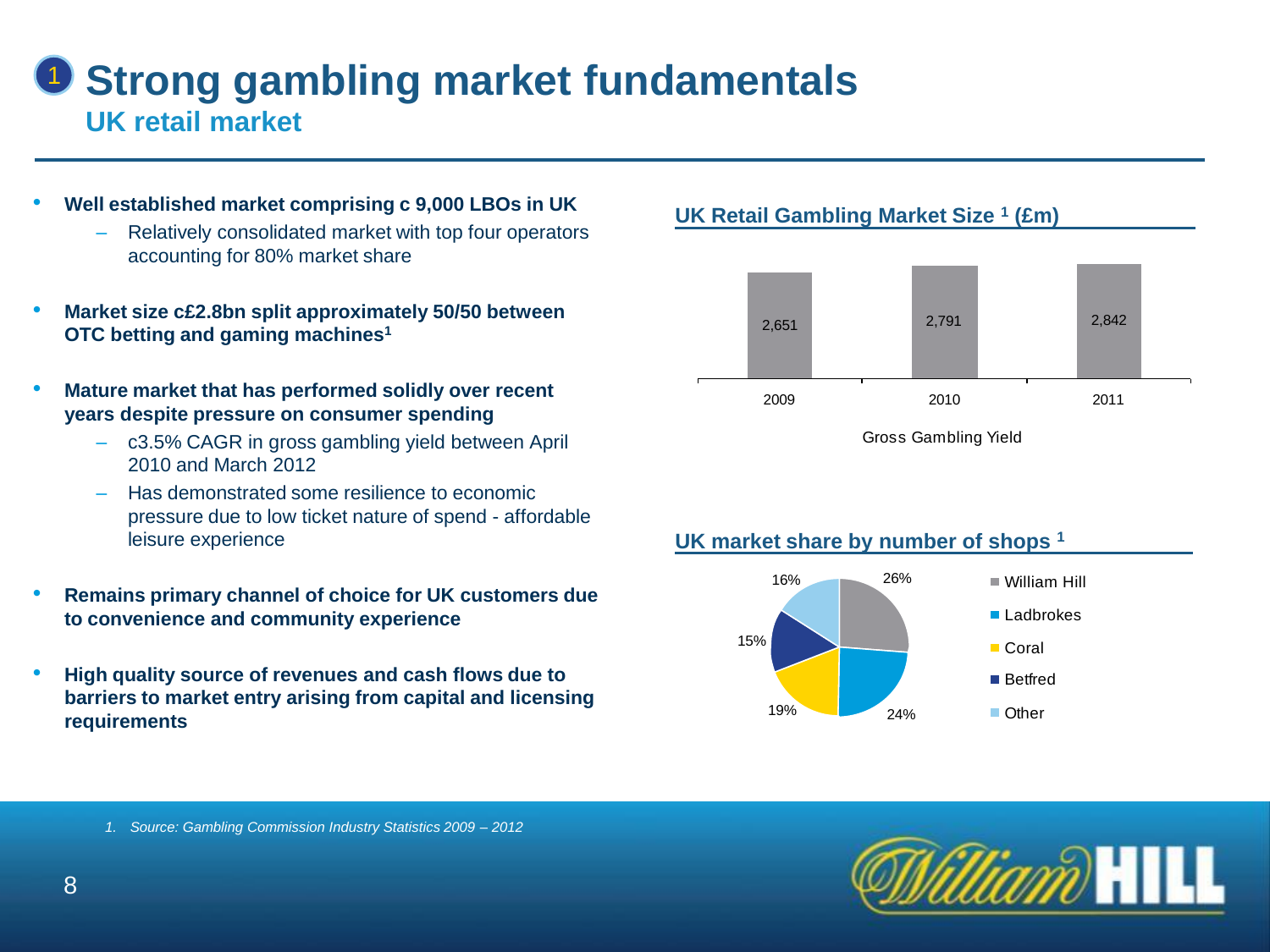### **D Strong gambling market fundamentals Online market**



#### • **Expanding market**

- Growth of 8% CAGR in UK and 10% CAGR globally over 2010 and 2011
- Underpinned by structural growth drivers: regulatory change (e.g. ability to advertise), internet broadband and mobile technology penetration and trends in leisure spending
- **Market characteristics**
	- Split between sports betting and gaming (c40/60 in UK)
	- Fragmented market with opportunity to capture market share based on strength of brand and investment in product and marketing
- **New growth opportunities emerging**
	- Mobile
	- Regulating international markets
		- *1. Source: Gambling Commission Industry Statistics 2009 - 2012*
		- *2. Source: H2 Gambling Capital quoted in Gambling Commission Industry Statistics 2009 - 2012.*
		- *3. Source: GamblingData, European Regulated Online Markets Data Reports 2012*

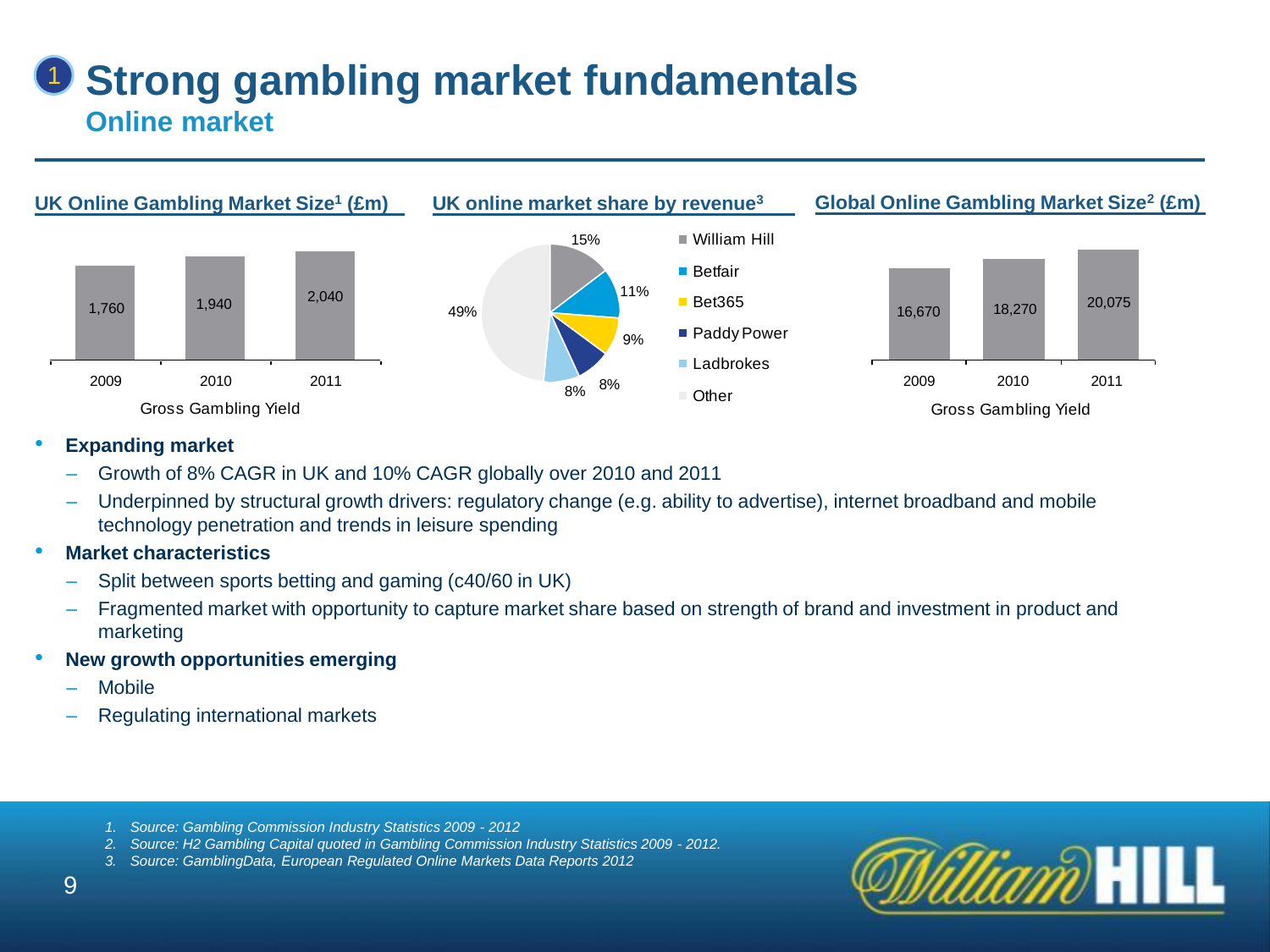### **2 Market leading UK retail operation**

### **The UK's leading retail operator**

- **UK's largest operator by number of LBOs with c 2,390 LBOs equating to c26% market share<sup>1</sup>**
- **Solid operational and financial performance over recent years despite fragile economic conditions**
- **Key strengths:**
	- Economies from large scale operation
	- Trusted brand leadership
	- Broad range of betting and gaming products
	- Well located and high quality estate
	- High barriers to entry due to capital and licensing requirements
- **Strategy - maintain and build upon market leading position through:**
	- Investment in product innovation (e.g. self service betting terminals ) and customer experience (e.g. video walls and new shop designs)
	- Ongoing programme of estate improvement and expansion
	- Rigorous cost control and capital discipline

#### **Resilient revenues and stable profits (£m)**



#### **Evolving product mix to match consumer trends**



■ Gaming ■ Other sports ■ Football ■ Greyhounds ■ Horseracing

- *1. Source: Gambling Commission Industry Statistics 2009 - 2012.*
- *2. Operating profit/loss is defined as pre-exceptional profit/loss before interest and tax, before the amortisation of specifically identified intangible assets recognised on acquisitions.*

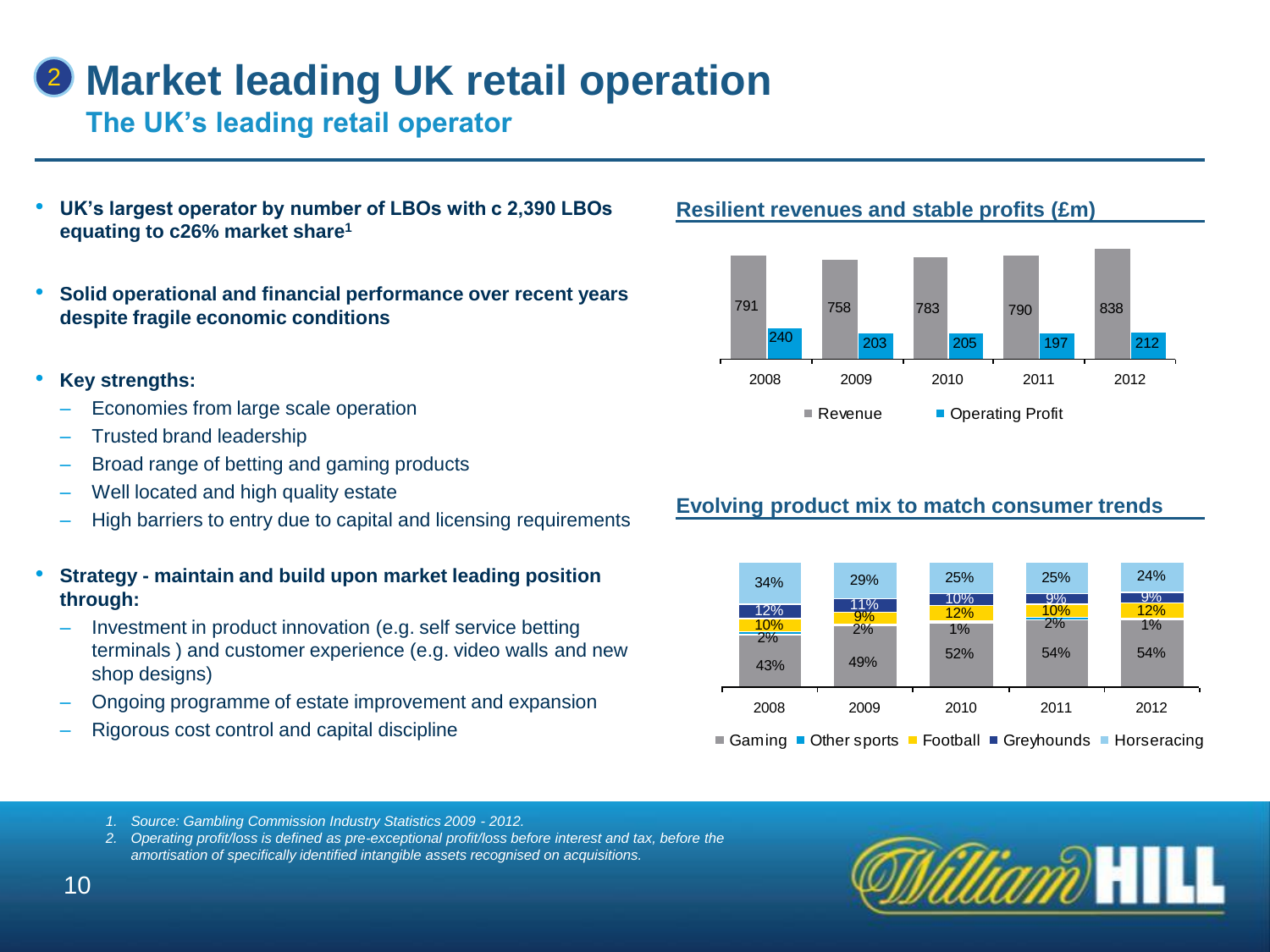### **Market leading and fast growing online operation** 3 **William Hill Online**

- **Fast growing business capturing market share in a growing market**
	- c75% of online revenues generated from UK with estimated 15% market share<sup>1</sup>;
	- Sportsbook-led strategy with cross-sell into gaming products (primarily casino and slots)

#### • **Key strengths**

- Trusted brand leadership
- Sports betting bookmaking expertise: odds setting, liability management and breadth of product range
- Online marketing expertise

#### • **Strategy**

- Grow UK market share
- Selective international expansion into locally licensed territories e.g. Spain, Italy
- Sportsbook led with cross sell into gaming products
- Develop product offering in sports betting (e.g. in-play betting) and gaming (e.g. Live Casino)
- Focus on exploiting mobile opportunity

### **Double digit revenue and profit growth (£m)**



### **William Hill Online revenue split 2012**





*1. Gambling Data UK Data Report June 2012*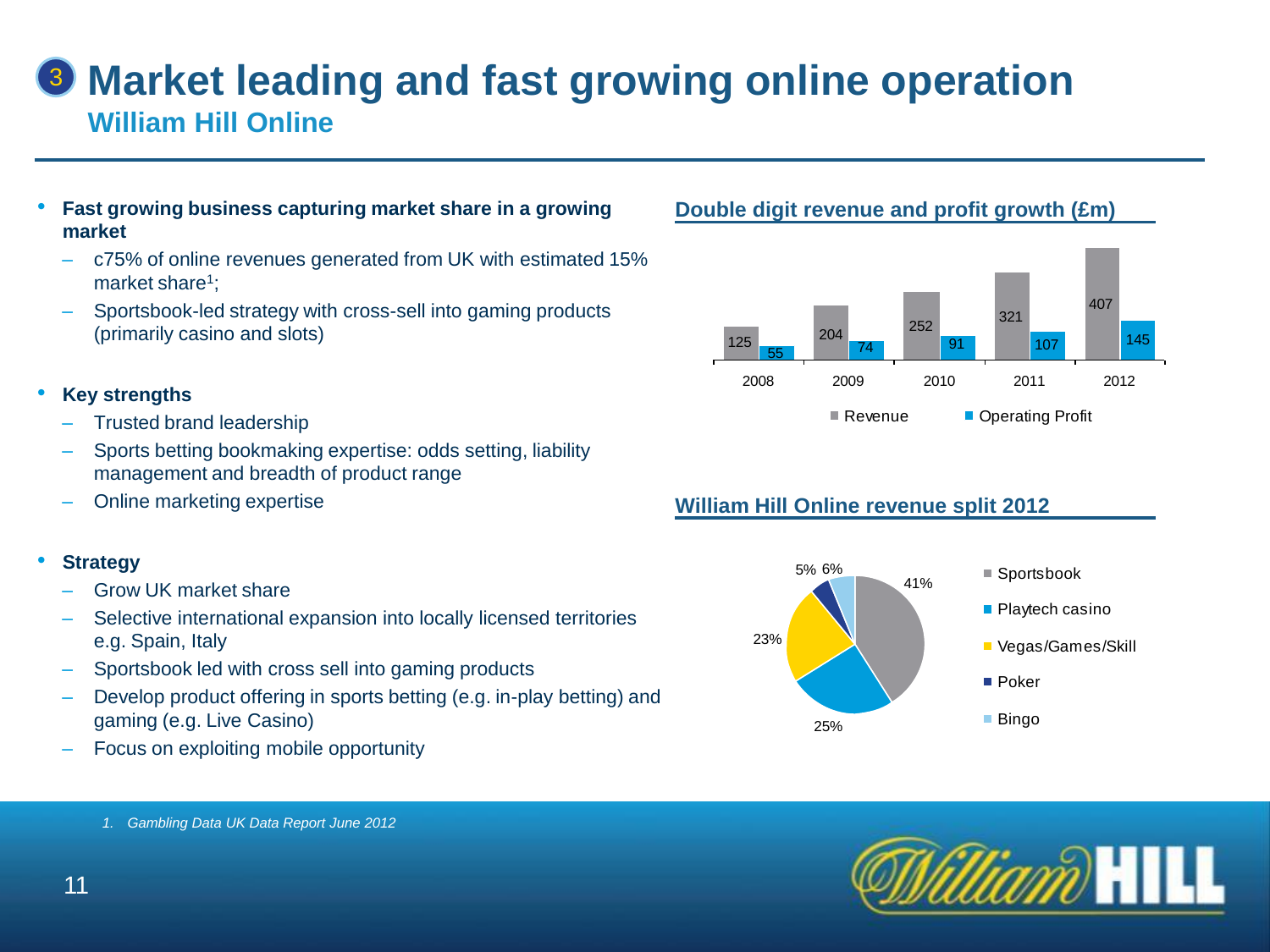### **3** Market leading and fast growing online operation

**Acquisition of 29% stake in William Hill Online owned by Playtech**

- **William Hill Online business originally established as JV with Playtech in December 2008**
- **Paid £424m for Playtech's 29% stake in April 2013**
- **Rationale**
	- Full ownership of a growth business with a market-leading position and strong earnings and cash flow
	- Increased strategic flexibility to develop business potential by removal of minority interest restrictions e.g. limits on capital expenditure, veto over acquisitions
	- Opportunity to leverage William Hill Online expertise across other parts of the Group e.g. Australia, USA
- **Financing**
	- Financed through c £373m (net) rights issue and £50m of debt from bridge bank facilities
	- Demonstrates William Hill's commitment to prudent balance sheet management





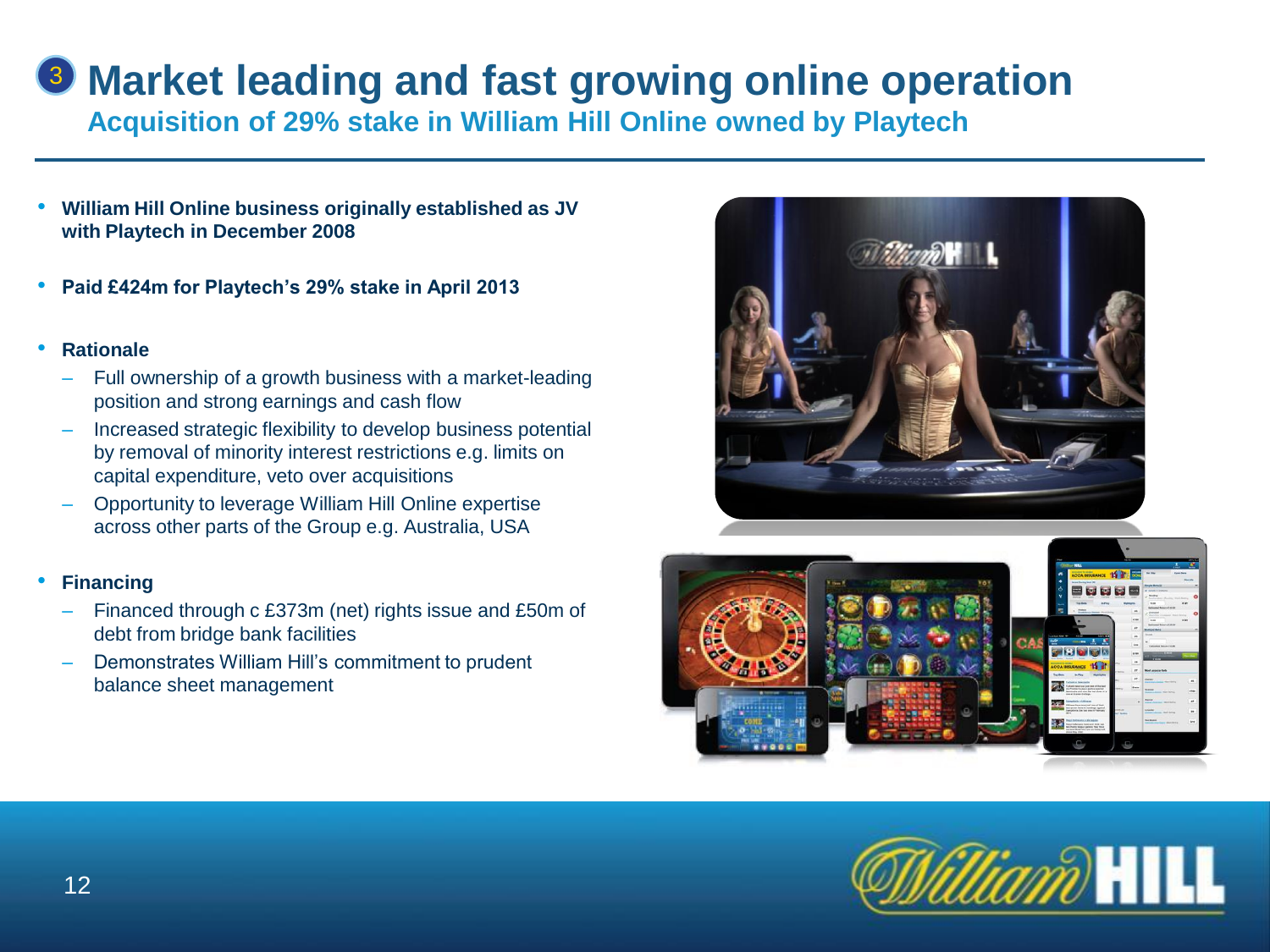### *I* International expansion into regulated markets **USA**

#### • **Three US land-based sports betting businesses acquired in June 2012 for US\$49m (approx. £31m)**

- 190 sportsbook locations in Nevada
- Exclusive risk manager for Delaware state lottery
- Supplier of hardware and software to other sportsbooks
- Operator of leading online gambling application in Nevada

#### • **Strategic investment in US gambling market**

- Large gambling market
- Evidence of moves to regulate online gambling on a state by state basis e.g. New Jersey

#### • **Well positioned to exploit growth opportunities**

- Possession of top tier Nevada gambling licence
- Experienced local US management team
- Innovative mobile offering in Nevada
- **Opportunity to apply existing William Hill expertise to acquired businesses**

#### **Nevada sports handle<sup>1</sup> (\$bn)<sup>2</sup>**



#### **Product mix by win<sup>1</sup>**



- *1. Handle is defined as the total amount wagered*
- *2. Source: UNLV Center for Gaming Research March 2013*



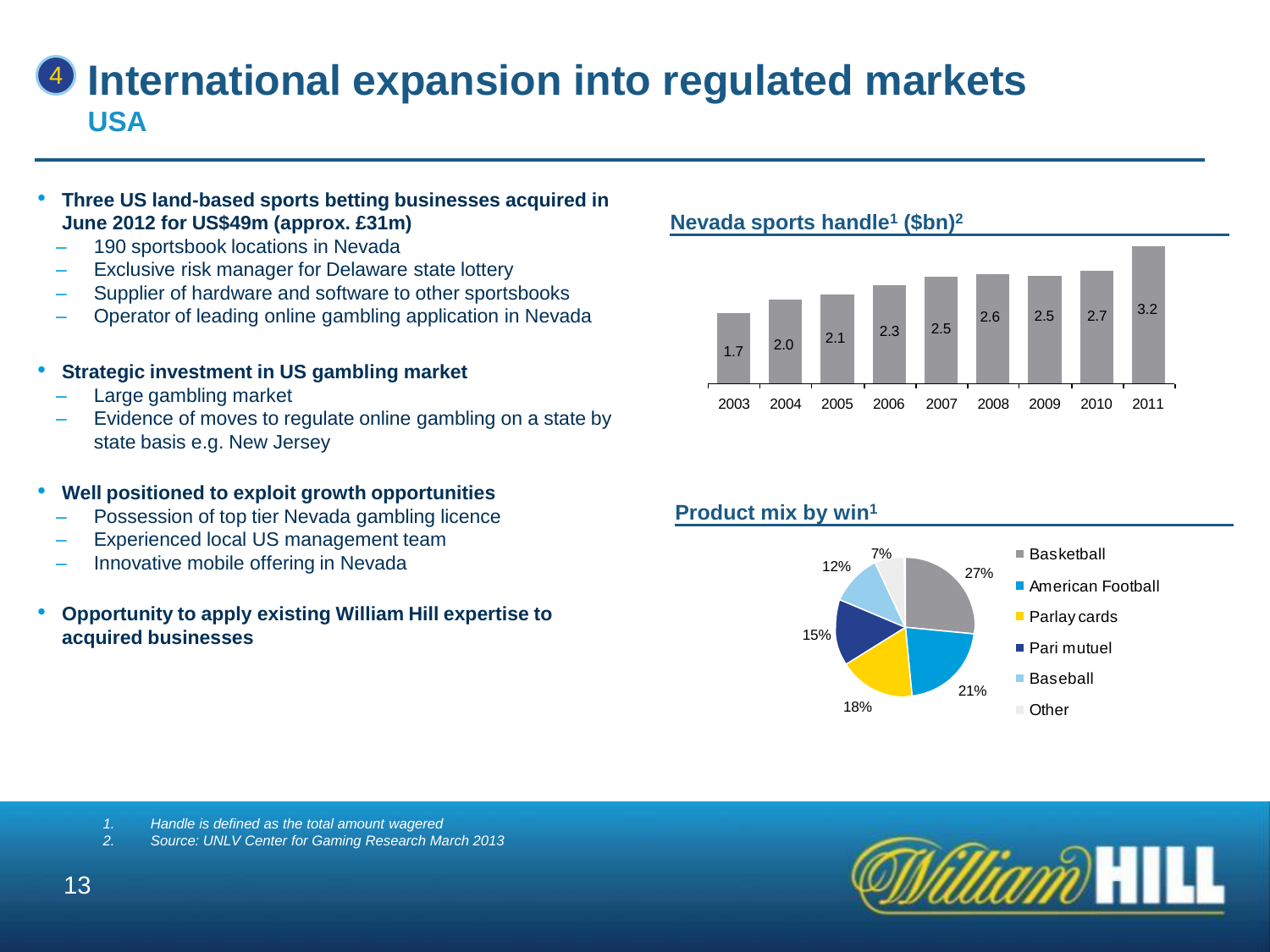### *I* International expansion into regulated markets

**Sportingbet transaction**



- **£459m paid to acquire Sportingbet's Australian online business operating under Sportingbet and Centrebet brands plus option over its Spanish business**
- **Australian market is attractive**
	- Large gambling market
	- Strong growth trends
	- Increasing proportion of online and mobile business
	- Regulated
- **Sportingbet business one of the leading players in the Australian online market**
- **Option over Sportingbet Spanish online business**
	- Spain one of William Hill Online's core markets
	- Will help establish critical mass in Spanish market more quickly
- **In line with Group strategy of increasing proportion of online earnings and reducing reliance on UK market**

#### **Growth of Australian wagering market<sup>1</sup> (AUDbn)**



### **Australian online market share by turnover 2010/11<sup>2</sup>**





- *1. Australian Gambling Statistics 1984 – 2010*
- *2. Nomura research report – Australia Gambling 29/11/12*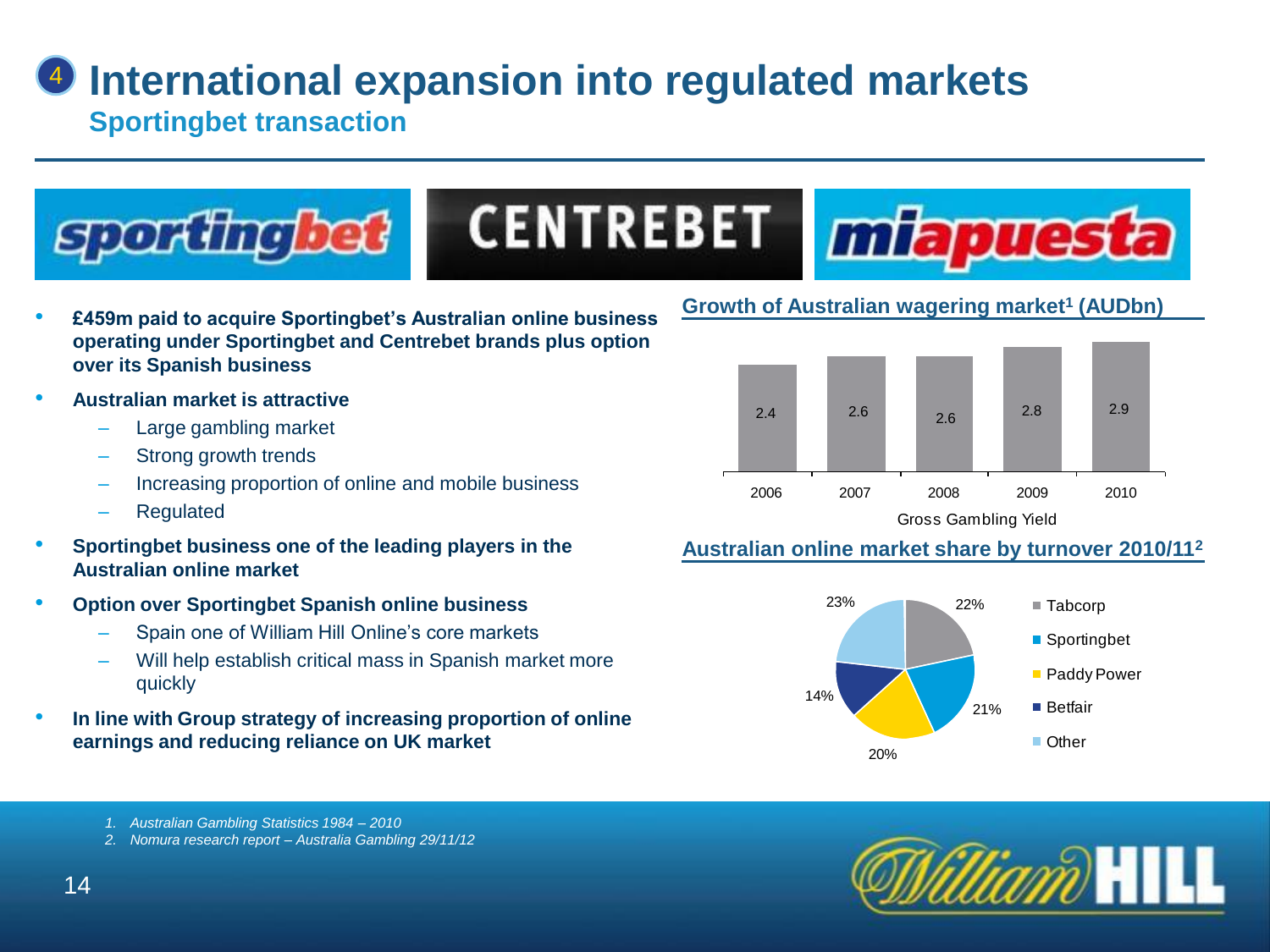### **5** Robust and flexible balance sheet

- **Prudent approach to balance sheet management to support stated business strategy**
	- Acquisitions conservatively funded (including rights issue) to ensure inappropriate capital structure not adopted
- **Track record of improving credit metrics (prior to recent acquisitions)**
	- Indicative Net Debt/EBITDA of c 2.1x
	- EBITDA /Net Cash Interest at 9.3x at for FY 2012
	- Credit ratings of Ba1 / BB+ from Moody's and S&P respectively, both with stable outlook

**Leverage (Net Debt / EBITDA)**



- **No short term debt maturities other than June 2014 bridge loans to fund acquisitions (to be refinanced from proposed bond issue)**
- **Diversified sources of debt funding between bank and bond markets**
- **Adequate working capital headroom under committed undrawn facilities**

- *1. Credit metrics presented on bank covenant basis which includes certain adjustments to Net Debt and EBITDA and Net Cash Interest*
- *2. Pro forma ND/EBITDA based on Net Debt post acquisitions and FY 2012 EBITDA on bank covenant basis*

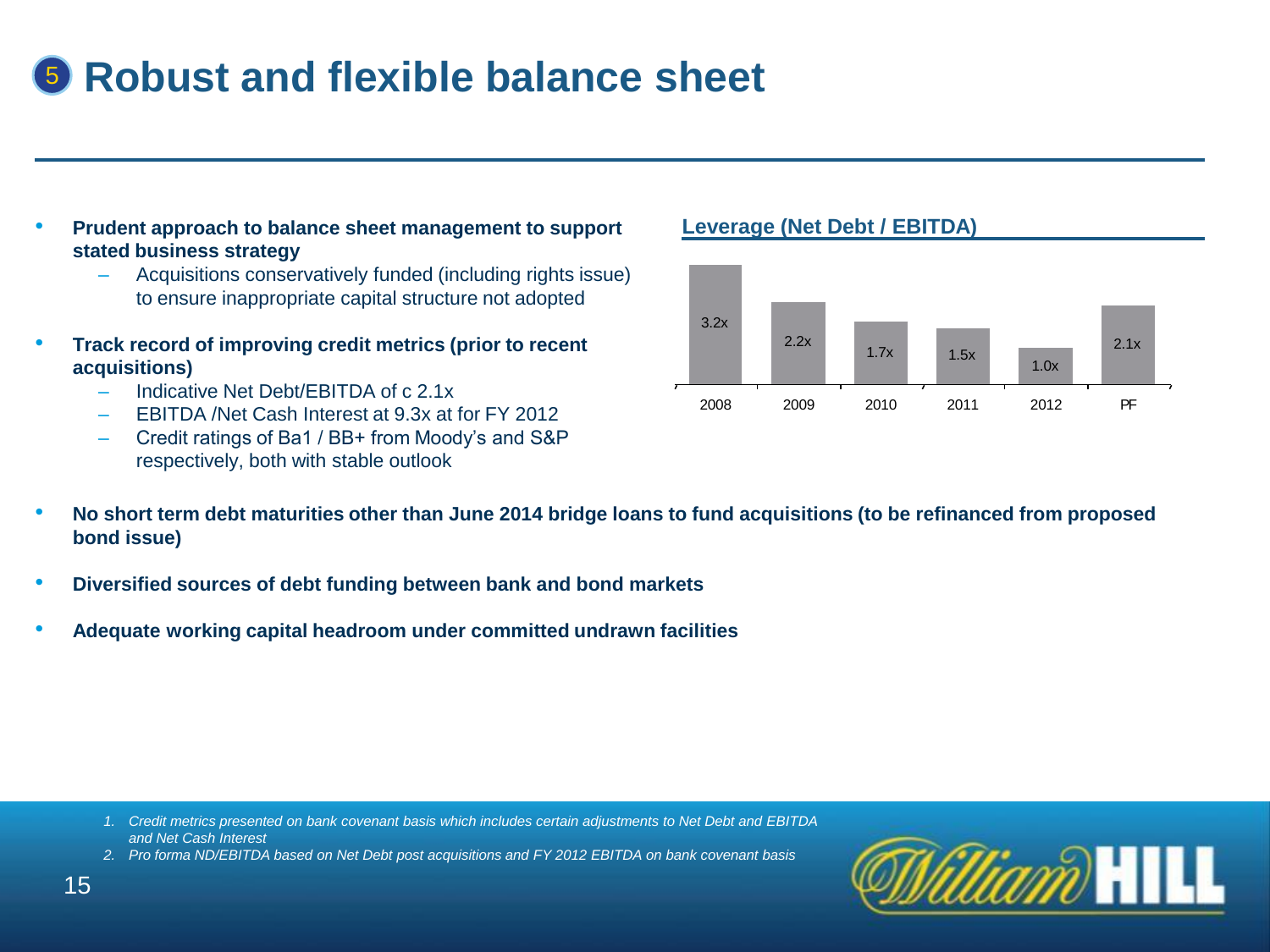## **<sup>6</sup>** Consistent cash flow generation from operating activities

|                                                                               | <b>FY2008</b> | <b>FY2009</b> | <b>FY2010</b> | <b>FY2011</b> | <b>FY2012</b> |
|-------------------------------------------------------------------------------|---------------|---------------|---------------|---------------|---------------|
| Net cash from operating activities after<br>working capital, interest and tax | 209.9         | 170.4         | 223.9         | 241.7         | 294.3         |
| Net cash used in investing activities excl<br>acquisitions and inv in JVs     | (31.5)        | (31.1)        | (34.0)        | (52.0)        | (62.4)        |
| Dividends to shareholders and<br>distributions to minority interests          | (80.8)        | (34.9)        | (79.3)        | (91.9)        | (109.6)       |
| <b>Net cash flow</b>                                                          | 97.6          | 104.4         | 110.6         | 97.8          | 122.3         |

• **Cash generative business model with track record of strong and growing cash flows from operating activities**

• **Capital expenditure requirements funded from operating cash flow**

- Expect annual capex run rate to increase to £70m to £90m per annum given increased size of Group and investment opportunities available
- **Dividend policy of paying dividend to shareholders covered c2.5x underlying earnings moving to c2x when the time is right**
- **Use of cash flow balanced between:**
	- Investing in the business (including acquisitions)
	- Returns to shareholders
	- Interests of debt stakeholders
- **Self help levers available to conserve cash flow e.g. cutting dividends, reducing capex and cost savings**

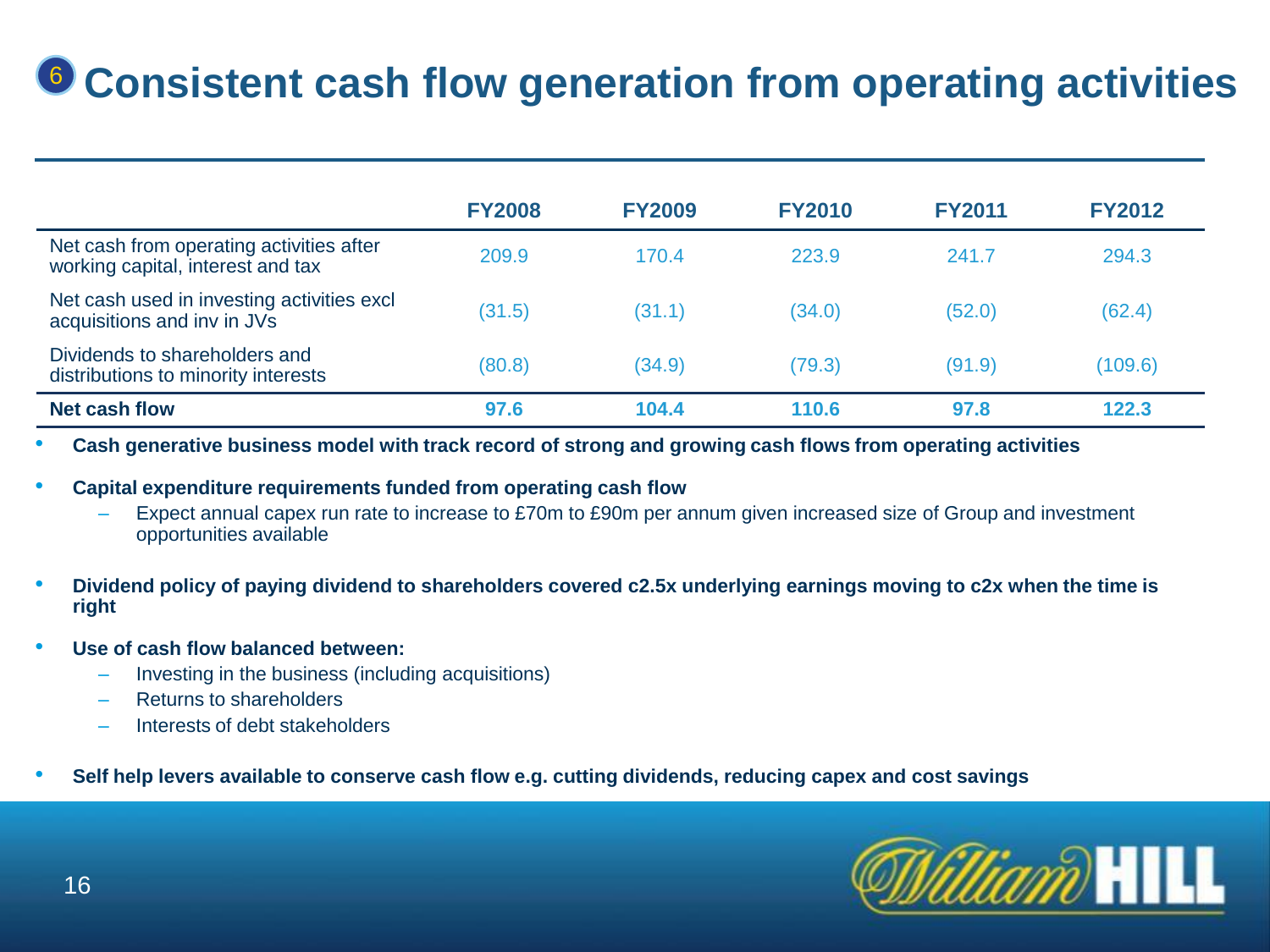## <sup>7</sup> **Strong management team**

- **Combination of extensive expertise in betting and gaming industry and broader general business and management experience** 
	- Track record of value creation
- **Strong executive management team led by:**
	- Ralph Topping, CEO 40 years' experience with William Hill in a variety of operational and management roles; became CEO in 2008
	- Neil Cooper, Group Finance Director three years at William Hill with prior public market FD experience at Bovis Homes as well as a variety of other finance and consulting roles at Whitbread, PwC and Reckitt & Colman
- **Supported by strong management team below Board level in key executive positions**
	- Strengthened over recent years with high quality hires bringing more "brains" into the business
	- Addition of capable local management teams in USA and Australia
- **Robust independent Board led by Non-Executive Chairman**
	- Gareth Davis Chairman since 2010 with prior experience as CEO at Imperial Tobacco; in addition, Chairman of Wolseley and DS Smith
	- Supported by experienced Non-Executive Directors with mix of business experience

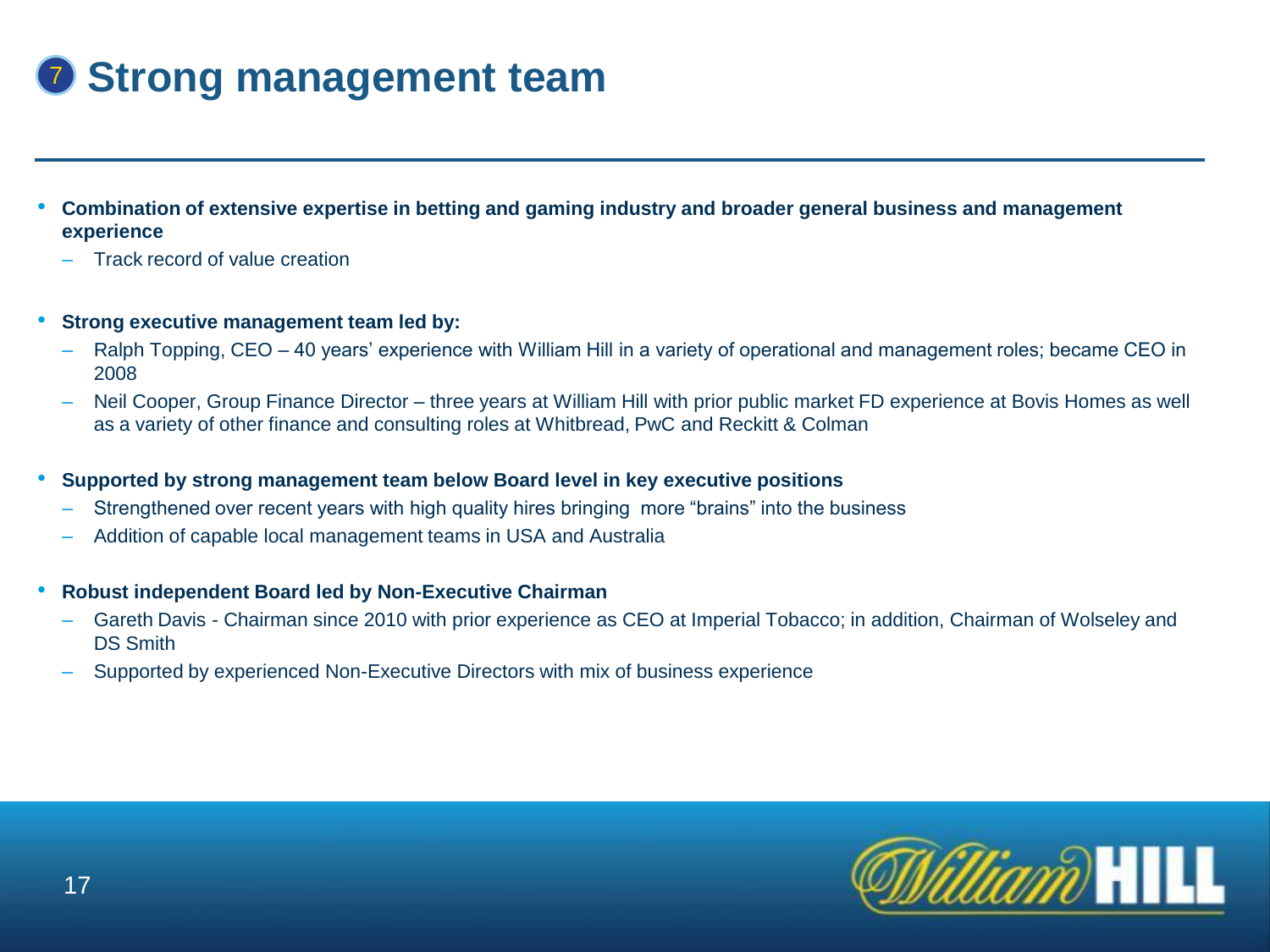### **Agenda**

| ٠<br>۰, |
|---------|
|---------|

| 1 William Hill overview     |    |
|-----------------------------|----|
| 2 Key investment highlights |    |
| 3 Q and A                   | 18 |
| 4 Appendix:                 | 20 |
|                             |    |

- – *Key terms*
- – *Simplified corporate and business structure*
- – *Income statement*
- – *Key risks*
- – *Credit ratings*



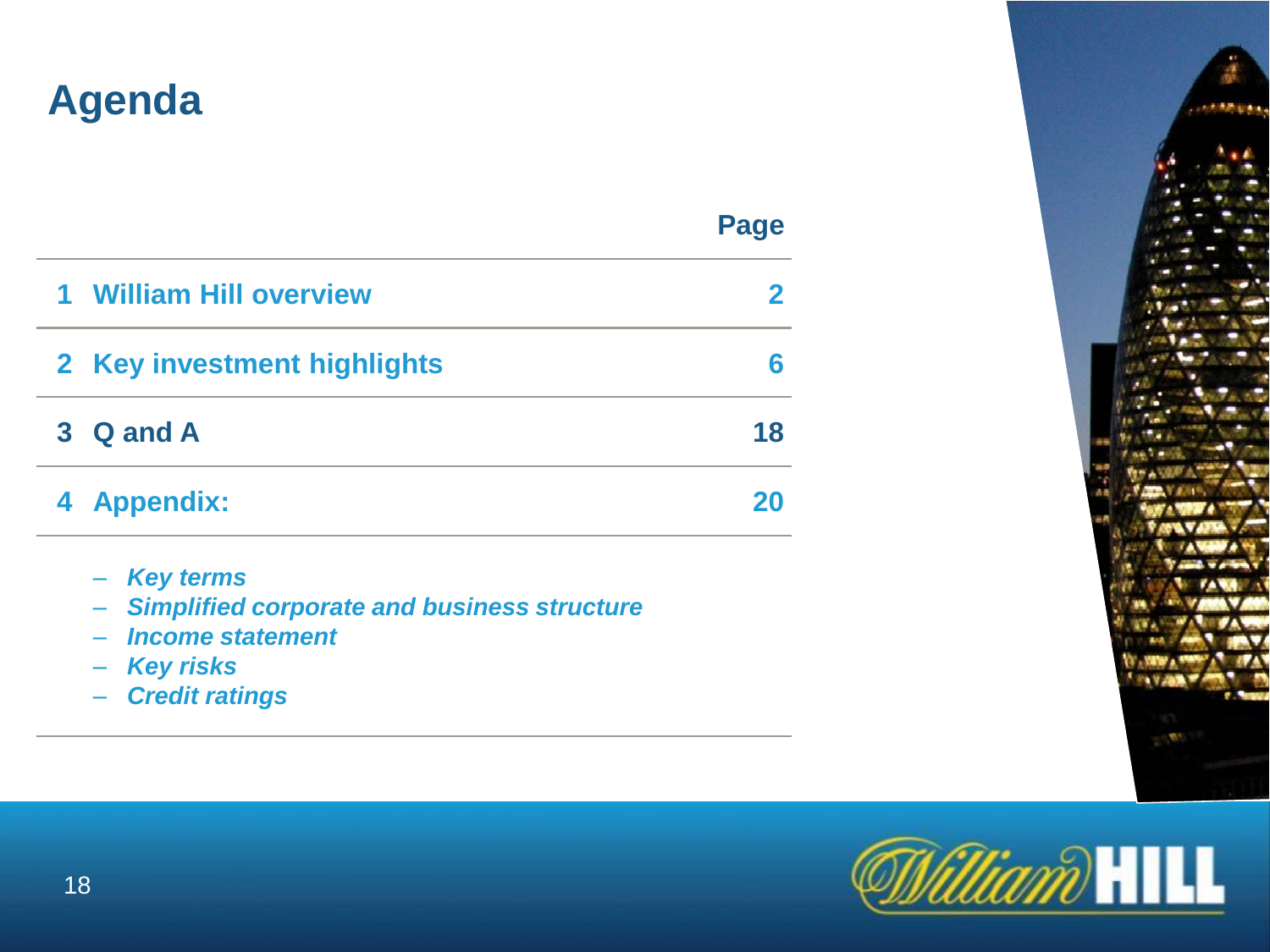### **Q and A**



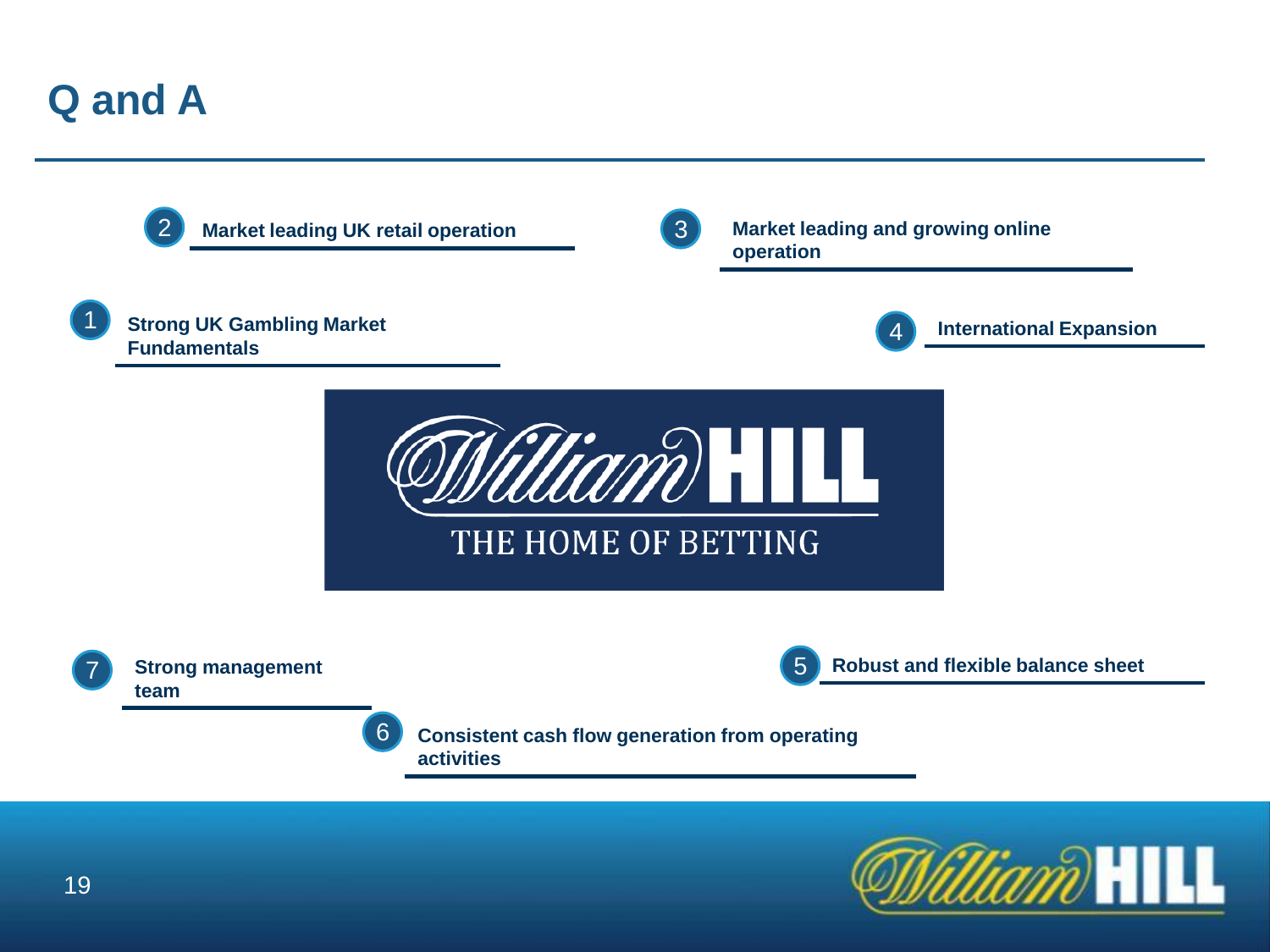### **Agenda**

| man a<br>__<br>v |
|------------------|
|------------------|

| $\mathbf 1$ | <b>William Hill overview</b> |    |
|-------------|------------------------------|----|
|             | 2 Key investment highlights  |    |
|             | 3 Q and A                    | 18 |
|             | 4 Appendix:                  | 20 |

- – *Key terms*
- – *Simplified corporate and business structure*
- – *Income statement*
- – *Key risks*
- – *Credit ratings*



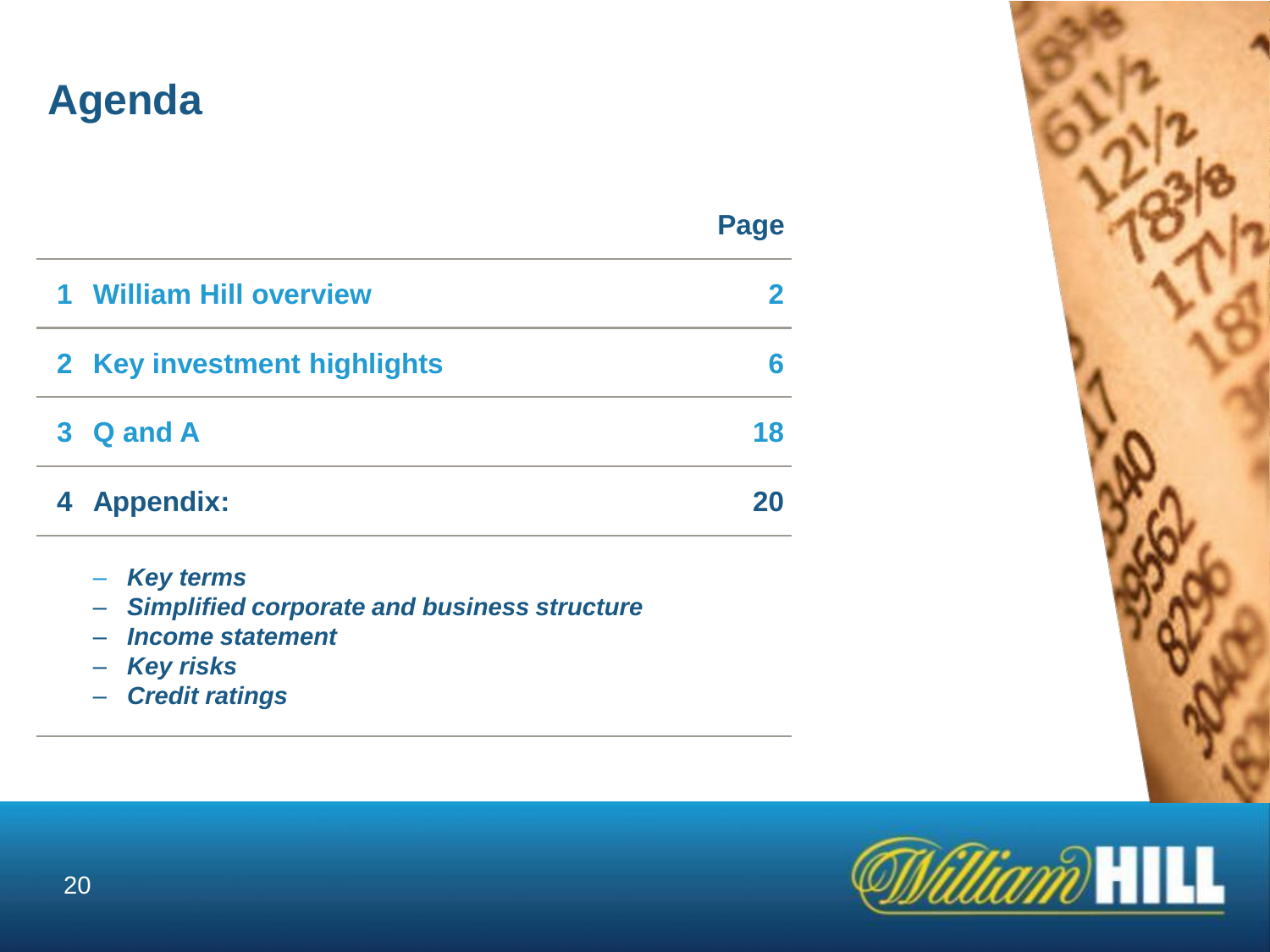### **Key terms**

| <b>Issuer</b>                                  | <b>William Hill PLC</b>                                                                                                                                                                                                                                                                                             |  |  |  |
|------------------------------------------------|---------------------------------------------------------------------------------------------------------------------------------------------------------------------------------------------------------------------------------------------------------------------------------------------------------------------|--|--|--|
| <b>Guarantor</b>                               | <b>William Hill Organization Limited</b>                                                                                                                                                                                                                                                                            |  |  |  |
| <b>Trustee</b>                                 | The Law Debenture Trust Corporation p.l.c.                                                                                                                                                                                                                                                                          |  |  |  |
| <b>Status</b>                                  | Senior, Unsecured, Unsubordinated                                                                                                                                                                                                                                                                                   |  |  |  |
| <b>Expected Issue rating (Moody's/S&amp;P)</b> | Ba1 (stable) / BB+ (stable)                                                                                                                                                                                                                                                                                         |  |  |  |
| <b>Issue amount</b>                            | <b>GBP Benchmark</b>                                                                                                                                                                                                                                                                                                |  |  |  |
| <b>Tenor</b>                                   | Intermediate                                                                                                                                                                                                                                                                                                        |  |  |  |
| <b>Interest</b>                                | Payable semi-annually in arrear (fixed rate)                                                                                                                                                                                                                                                                        |  |  |  |
| <b>Covenants</b>                               | Negative Pledge: all monies negative pledge with £150m permitted basket<br>Change of Control: if Issuer rated sub-investment grade, or unrated, at time of CoC then<br>noteholder put at 101%. No noteholder put if investment grade and two investment grade<br>ratings are retained immediately following the CoC |  |  |  |
| <b>Early redemption</b>                        | Issuer's make-whole at Gilts + 50bps                                                                                                                                                                                                                                                                                |  |  |  |
| <b>Use of Proceeds</b>                         | Repay bridge loan, clear down RCF and general corporate purposes                                                                                                                                                                                                                                                    |  |  |  |
| <b>Denominations</b>                           | £100,000 plus £1,000 multiples                                                                                                                                                                                                                                                                                      |  |  |  |
| <b>Listing</b>                                 | London Stock Exchange                                                                                                                                                                                                                                                                                               |  |  |  |
| <b>Governing Law</b>                           | English                                                                                                                                                                                                                                                                                                             |  |  |  |
| <b>Distribution</b>                            | Reg S only                                                                                                                                                                                                                                                                                                          |  |  |  |

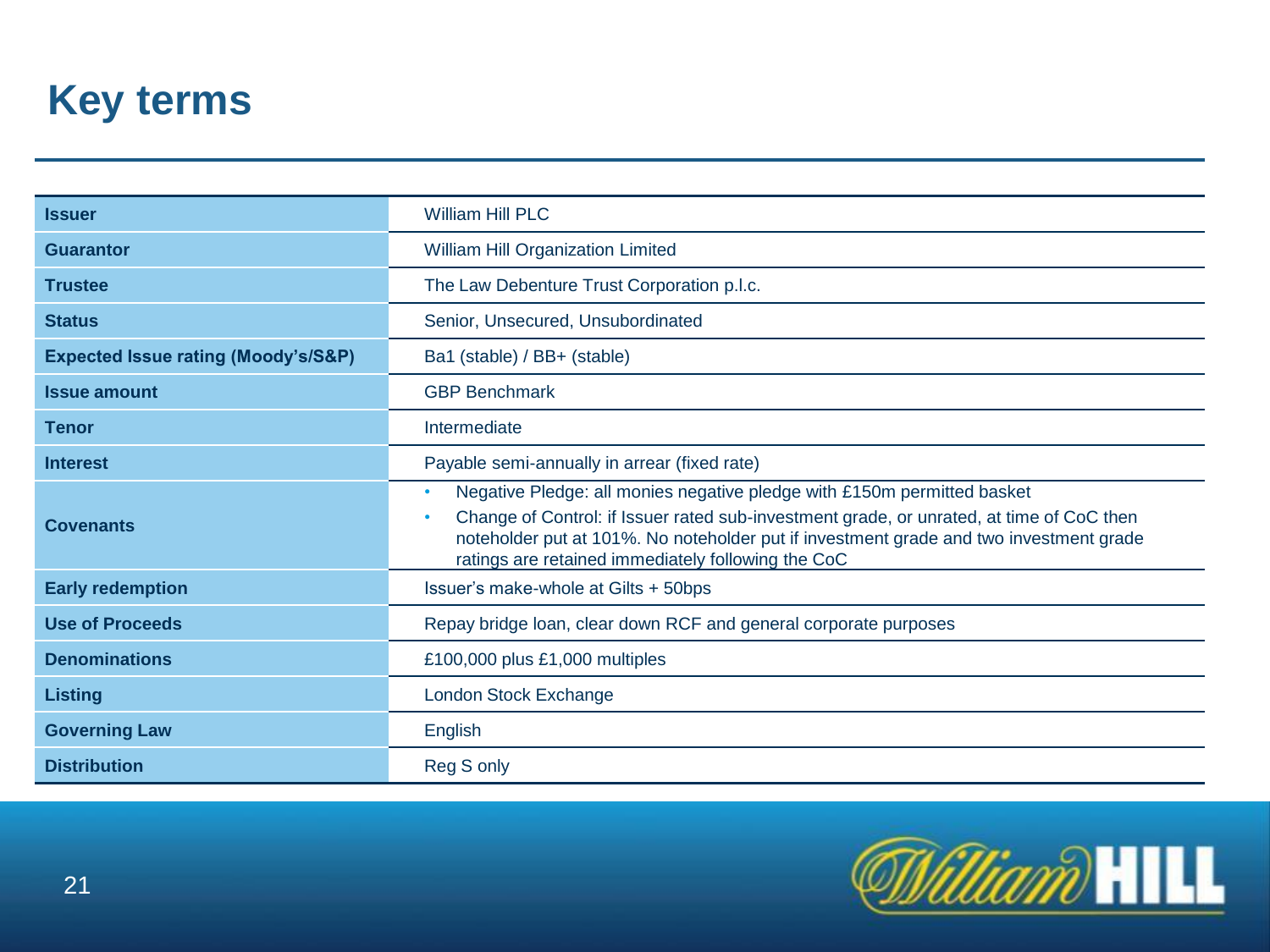### **Simplified corporate and business structure**



*1. On a consolidated basis*

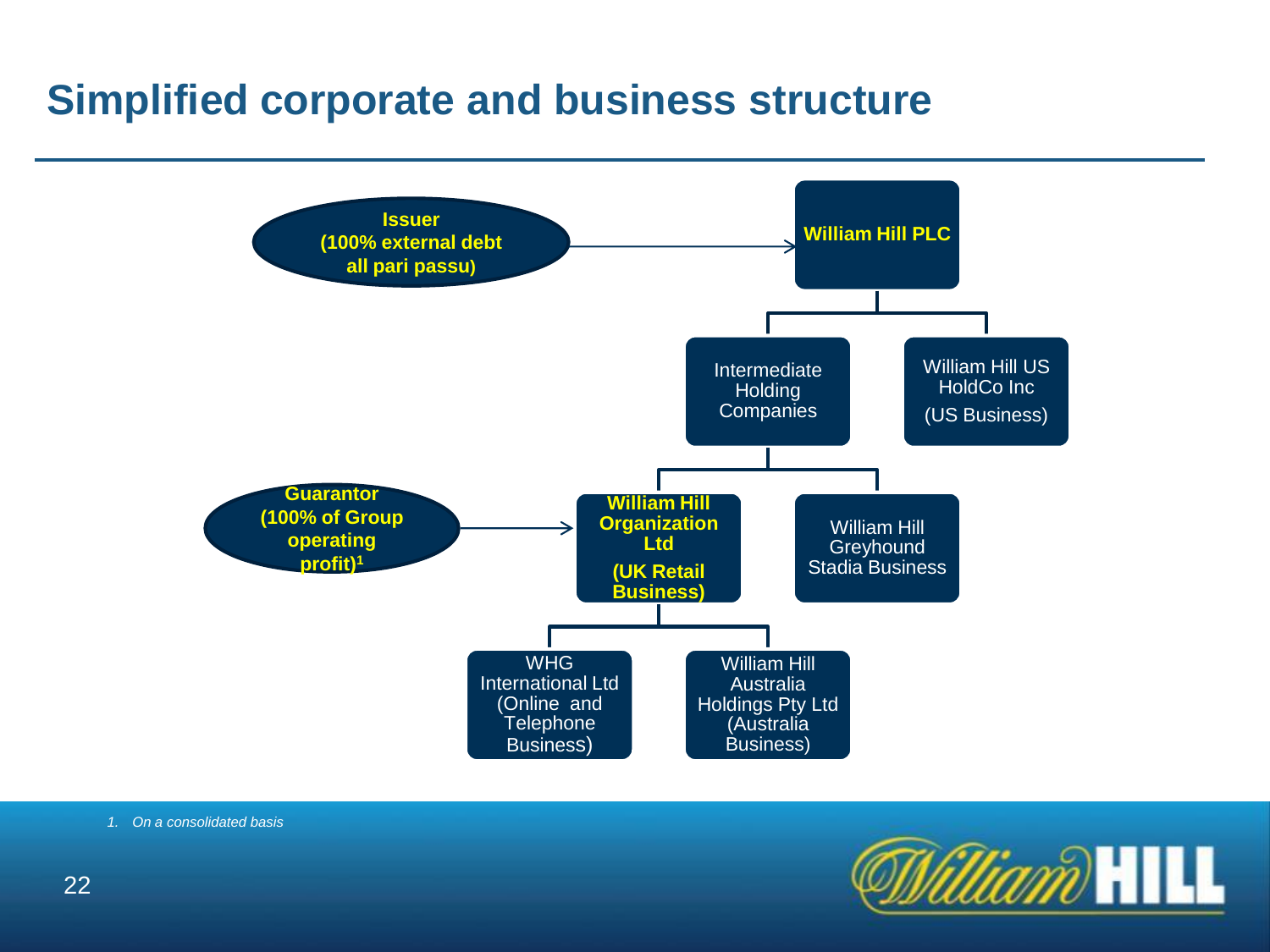### **Income statement<sup>1</sup>**

|                                | <b>FY 2010</b><br>£m | <b>FY 2011</b><br>£m | <b>FY 2012</b><br>£m | <b>FY 2012 vs</b><br><b>FY 2011</b> |
|--------------------------------|----------------------|----------------------|----------------------|-------------------------------------|
| Amounts wagered                | 16,519.8             | 17,911.4             | 18,879.1             | $+5%$                               |
| Net revenue                    | 1,071.8              | 1,136.7              | 1,276.9              | $+12%$                              |
| Operating profit <sup>2</sup>  | 276.8                | 275.7                | 330.6                | $+20%$                              |
| Amortisation                   | (3.6)                | (3.6)                | (5.0)                | $+39%$                              |
| Net finance costs              | (53.9)               | (32.7)               | (32.9)               | $+1%$                               |
| <b>Tax</b>                     | (44.0)               | (41.5)               | (48.2)               | $+16%$                              |
| Non-controlling interest       | (26.3)               | (31.3)               | (42.5)               | $+36%$                              |
| <b>Retained profit</b>         | 149.0                | 166.6                | 202.0                | $+21%$                              |
| Net debt for covenant purposes | 499.4                | 415.6                | 338.5                |                                     |

*1. Presented before exceptional items* 

*2. Operating profit/loss is defined as pre-exceptional profit/loss before interest and tax, before the amortisation of specifically identified intangible assets recognised on acquisitions*

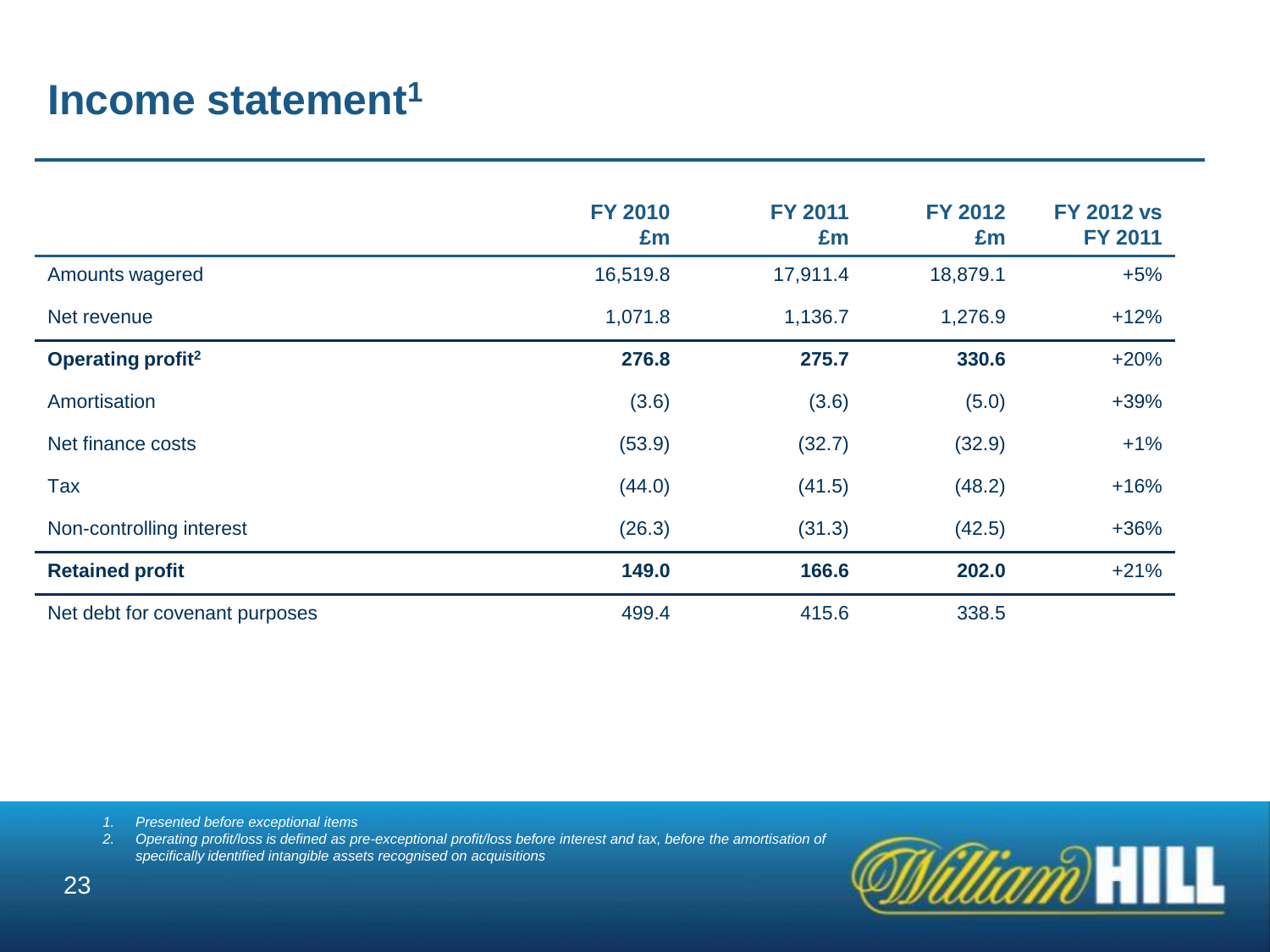### **Key risks**

- **Negative changes to tax/duty regimes applicable to gambling in the UK and overseas**
- **Adverse developments in regulation of the gambling industry in the UK and overseas**
- **Dependence on key supplier relationships**
- **Business continuity risk from failure of key technology and information systems required to operate the Group's business**
- **UK and international growth opportunities**
- **Economic conditions outside the Group's control**
- **Data protection and technology risk**
- **Regulatory compliance**